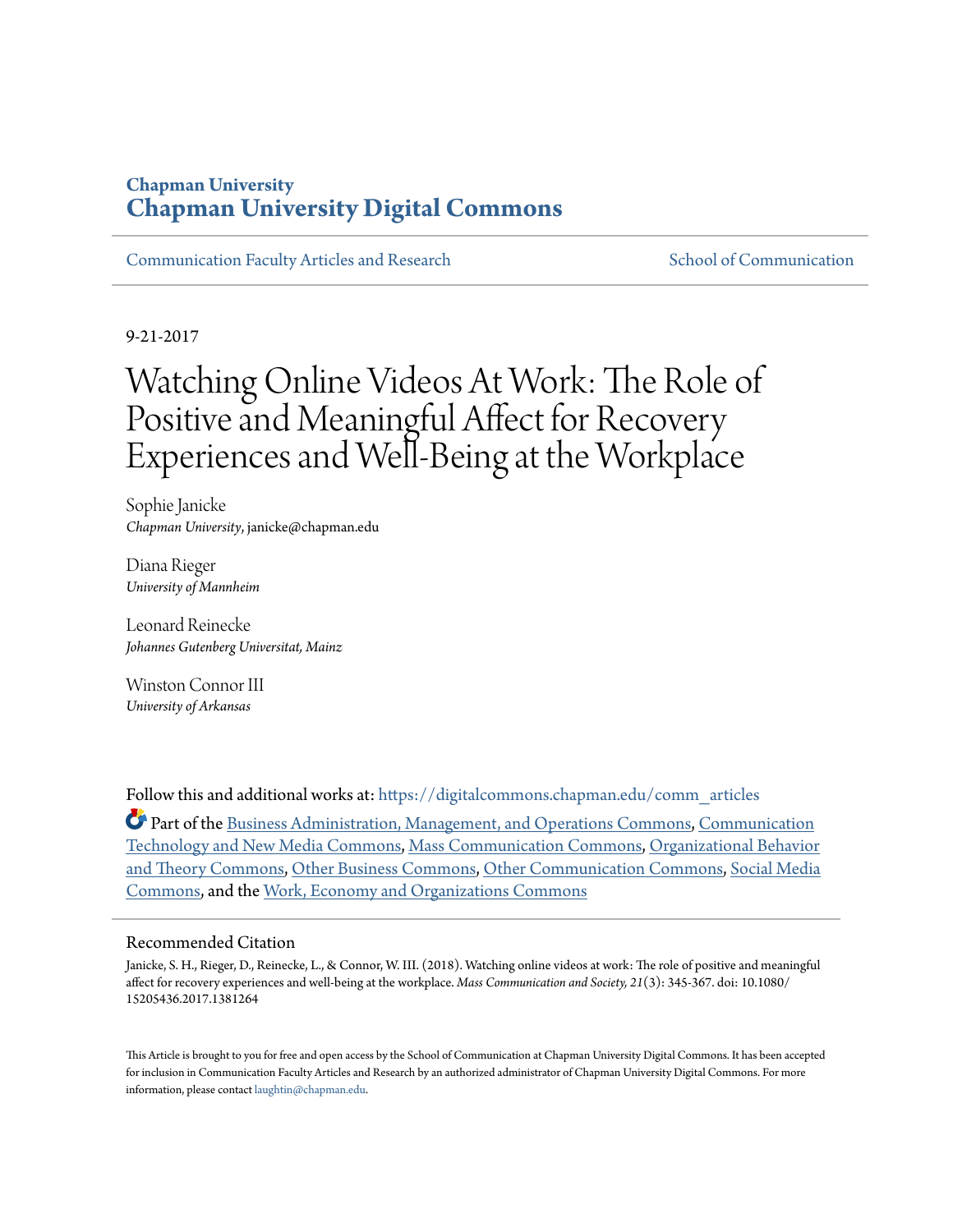# Watching Online Videos At Work: The Role of Positive and Meaningful Affect for Recovery Experiences and Well-Being at the Workplace

#### **Comments**

This is an Accepted Manuscript of an article published in *Mass Communication and Society*, volume 21, issue 3, in 2018, available online at [DOI: 10.1080/15205436.2017.1381264](https://doi.org/10.1080/15205436.2017.1381264). It may differ slightly from the final version of record.

**Copyright** Taylor & Francis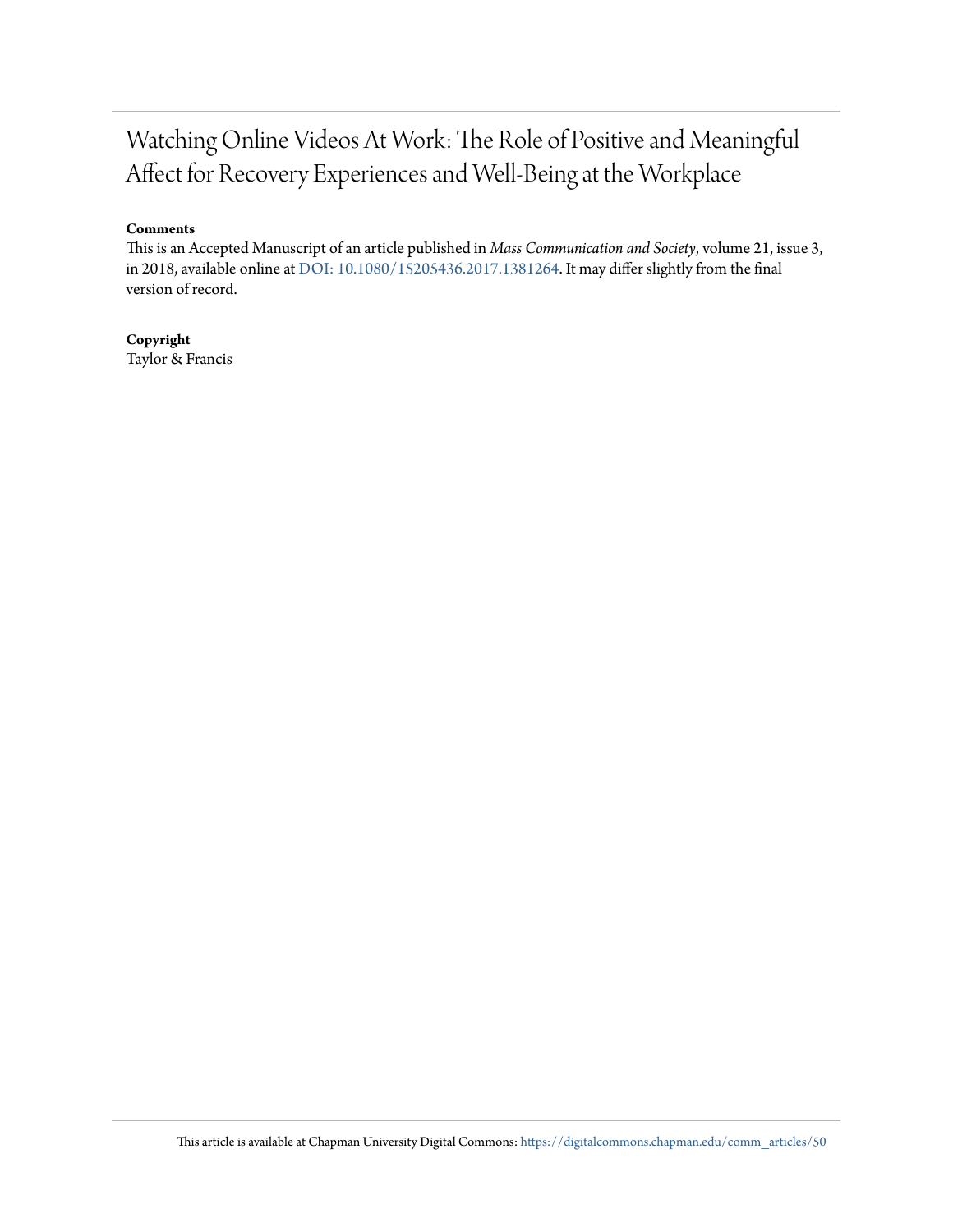# **Watching Online Videos At Work: The Role of Positive and Meaningful Affect for**

## **Recovery Experiences and Well-Being at the Workplace**

Sophie H. Janicke

Chapman University

Diana Rieger

University of Mannheim

Leonard Reinecke

Johannes Gutenberg University Mainz

Winston Connor III

University of Arkansas

#### PREPRINT

This paper has been accepted for publication in *Mass Communication and Society*.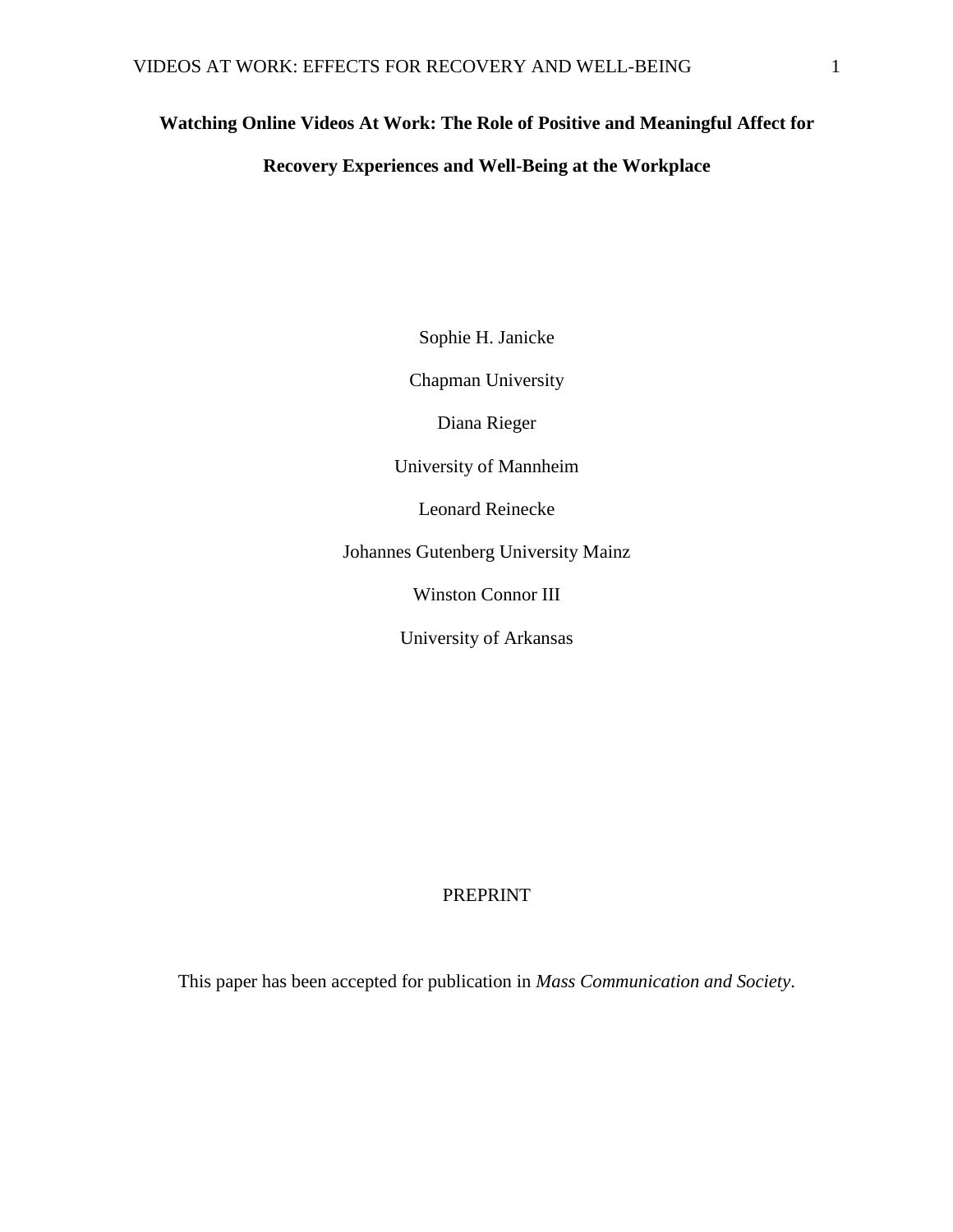#### **Abstract**

This study extends research on the relationship between hedonic and eudaimonic entertainment and its potential for recovery experiences and aspects of well-being (e.g., Rieger, Reinecke, Frischlich, & Bente, 2014). With the broad notion of what hedonic and eudaimonic media can entail, this research focused on unique affective experiences, namely positive affect, and an expanded concept of meaningful affect (including elevation and gratitude). An online experiment with 148 full time employees in the US was conducted to investigate the unique role of positive and meaningful affect eliciting Youtube videos (compared to neutral control video) on recovery experiences and vitality and work satisfaction in the work context. A path model suggests that meaningful videos predicted mastery recovery experiences, whereas positive affect predicted psychological detachment and relaxation experiences. In addition, mastery recovery experiences predicted vitality, whereas relaxation experiences predicted satisfaction with work, indicating a unique potential of the consumption of meaningful and positive affect inducing Youtube videos at work for workplace well-being.

Keywords: eudaimonic and hedonic entertainment, recovery experiences, well-being, work context, online videos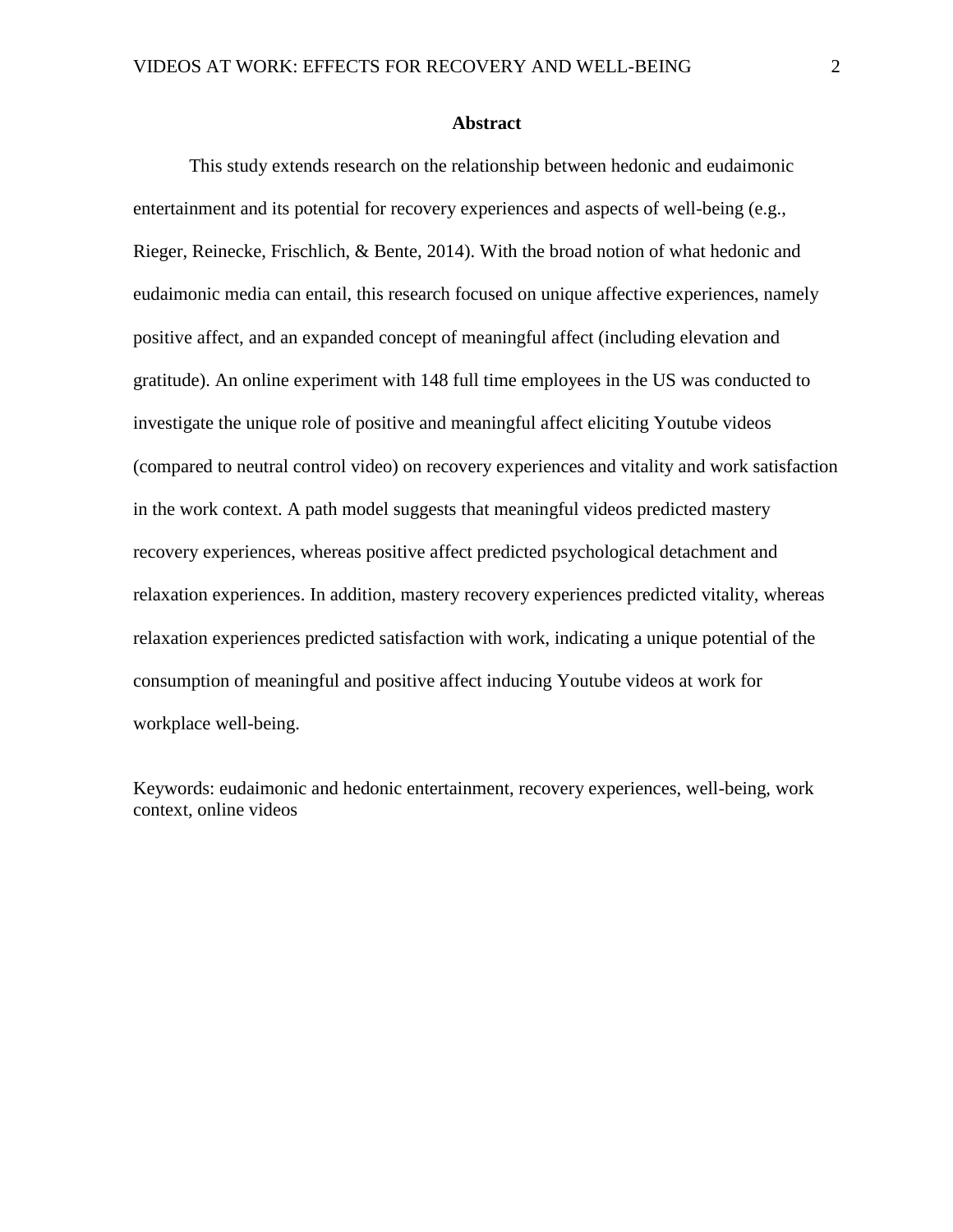# **Watching Online Videos At Work: The Role of Positive and Meaningful Affect for Recovery Experiences and Well-Being at the Workplace**

Stress is a common phenomenon for the American population, with the average American scoring a 4.9 on a 10 point scale with 10 being "a great deal of stress" according to a recent study conducted by the American Psychological Association in 2014 (APA report, n.d.). To reduce the negative effects of work-related stress, time to recover is one of the most important components (Geurts & Sonnentag 2006; Lundberg, 2005). Recovery, which is defined as "the process that restores the individual's energetic and mental resources" (Zijlstra, Cropley and Rydstedt, 2014, p. 244) has mainly been researched in the field of organizational psychology.

Recently, researchers in the field of media psychology started to investigate the role media play in recovery experiences after work. Several scholars showed that different forms of entertainment experiences, including interactive, non-interactive, hedonic (i.e., purely pleasurable) and eudaimonic (i.e., meaningful) entertainment can impact various forms of recovery experiences as well as well-being (Rieger et al., 2014; Reinecke, 2009a, 2009b, Reinecke, Klatt, & Krämer, 2011). This research, however, was limited in several ways: A) It mostly induced work strain artificially in a laboratory setting and tested the recovery effects in samples of students who typically do not suffer from work-related exhaustion to the same extent that employed people do. B) The past research differentiated broadly between hedonic and eudaimonic entertainment but failed to investigate specific media stimuli that elicit a particular set of emotions. C) It focused only on one specific indicator of subjective wellbeing, namely vitality. Based on these limitations, our study seeks to extend this work by a) applying the framework of media-related recovery outside the laboratory into a workplace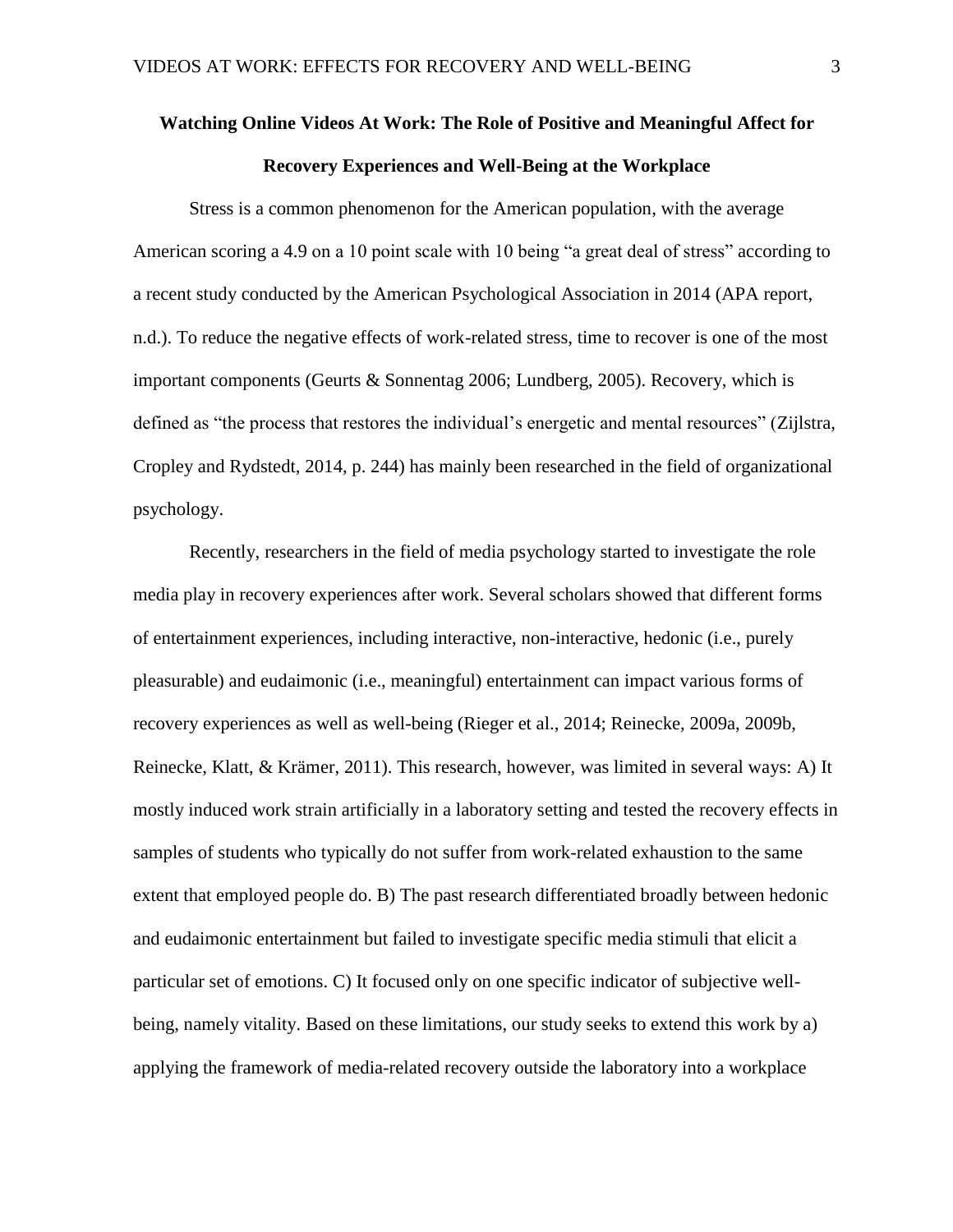setting, b) investigating the specific facets of eudaimonic drivers of recovery in greater depths (namely an expanded concept of meaningful affect including elevation and gratitude, cf. Algoe & Haidt, 2009) and c) exploring work satisfaction as another concept of subjective well-being. Specifically, we will explore the distinct roles of eudaimonic and hedonic media experiences for the recovery experiences of relaxation, psychological detachment, and mastery (Sonnentag & Fritz, 2007) as well as their relationship with subjective well-being in a work setting.

#### **Recovery at work**

At work, employees are constantly confronted with tasks that require their attention. Over time, cognitive and physical resources are depleted which leads to psychological and physical fatigue (Sluiter, deCroon, Meijman et al., 2003). To restore mental and energetic resources people need to recover from demanding work and off-work activities (Zijlstra, Cropley & Rydstedt, 2014) to avoid long-term stress and negative health consequences (Meijman & Mulder, 1998). Thus, recovery periods are necessary for both physical and psychological health and well-being (Craig & Cooper, 1992). Research has shown that activities that contrast the work task (e.g., sports) as well as low effort activities (e.g., socializing, watching TV) are resource-providing and positively related to the recovery process (Sonnentag & Zijlstra, 2006). And in fact, listening to music (44%), exercising or walking (43%), and watching TV/movies for more than 2 hours a day (40%) are mentioned to be among the most common stress reduction activities for Americans (APA report, n.d.).

Sonnentag and Fritz (2007) distinguished between four different types of recovery experiences that all address different ways depleted resources can be replenished. They consist of: a) psychological detachment, which includes a mental and physical distancing from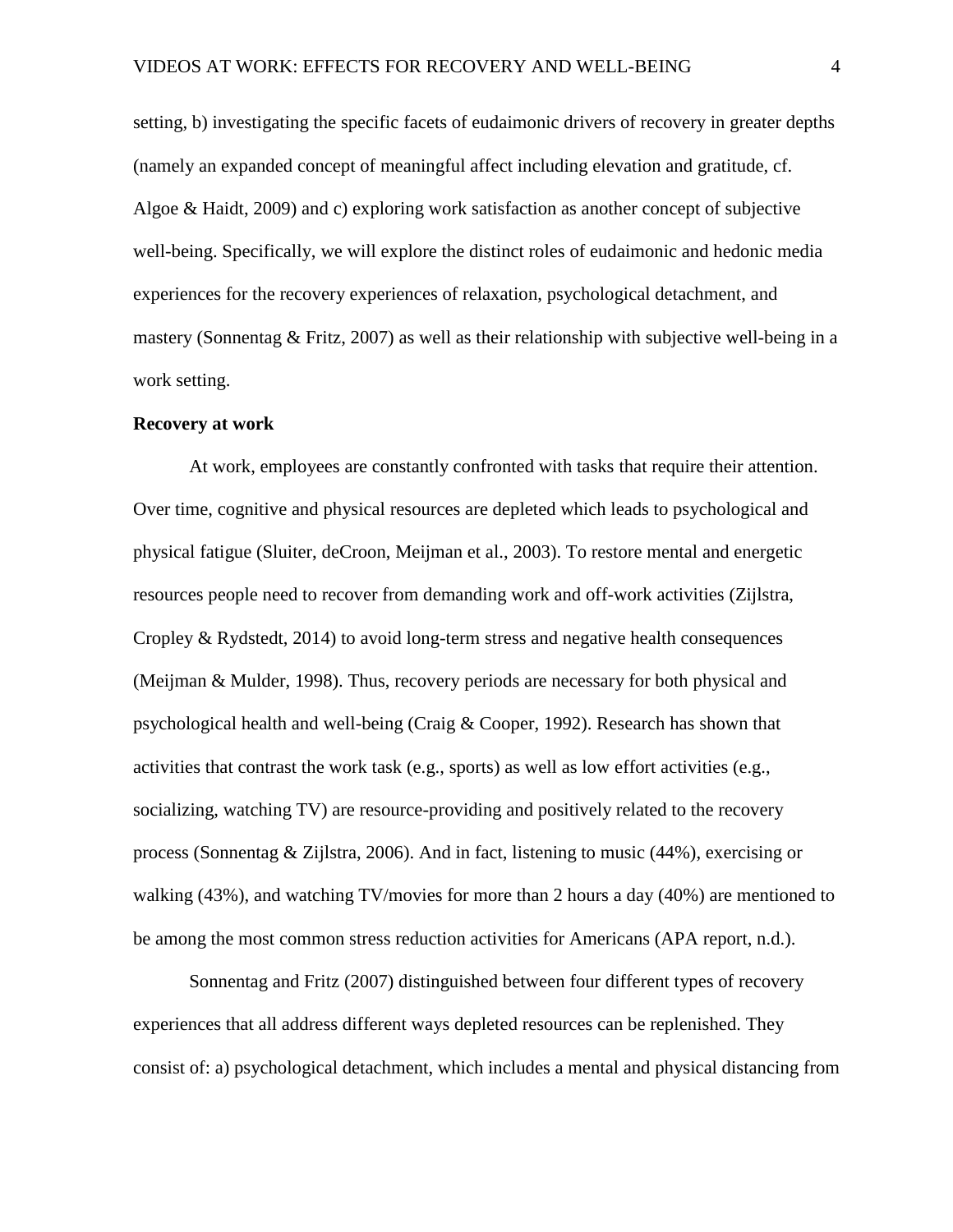work tasks (i.e., stop thinking about work related tasks), b) relaxation, which refers to the lowering of psychophysiological activation and a re-establishing of positive affect, c) mastery experiences, which consist of taking on new challenges and mastering new skills, which result in replenishing of internal resources such as self-efficacy and positive moods, and d) control, which refers to the freedom to choose activities voluntarily at one's discretion which in turn promote feelings of autonomy and competence.

Ample research demonstrates the relationship between the four dimensions of recovery and the reduction in psychological and physiological work stress (e.g., Siltaloppi, Kinnunen & Feldt, 2009; Sonnentag, Binnewies, & Mojza, 2008), and increased self-reported job performance (Binnewies, Sonnentag, & Mojza, 2010). Most studies about recovery from work focus on activities off-work (external), while less attention has been paid to recovery activities at work (internal) (van Hooff, Geurts, Beckers, Kompier, 2011). However, knowing about the regularity with which people engage in cyberloafing during work, amounting up to  $24\%$  of one's working hours (= 1.92 hours in an 8h work day, Websense, n.d.), the question arises, how the personal use of computers during work may impact recovery experiences.

Using the web for personal purposes during work, often referred to as cyberslacking or cyberloafing, is a common phenomenon, with research indicating that approximately 70%- 80% of employees who use computers at work are prone to engage in this activity (Coker, 2011; Garrett & Danziger, 2008). A lot of research has focused on the negative effects of cyberloafing in the workplace (Greenfield & Davis, 2002; Mastrangelo, Everton, & Jolton, 2006). Other research, however, has shown no detrimental (Garrett & Danziger, 2008b) and even beneficial effects of personal web use during work, including increased productivity (Coker, 2011), positive emotions (Lim & Chen, 2012), alleviation from boredom and stress,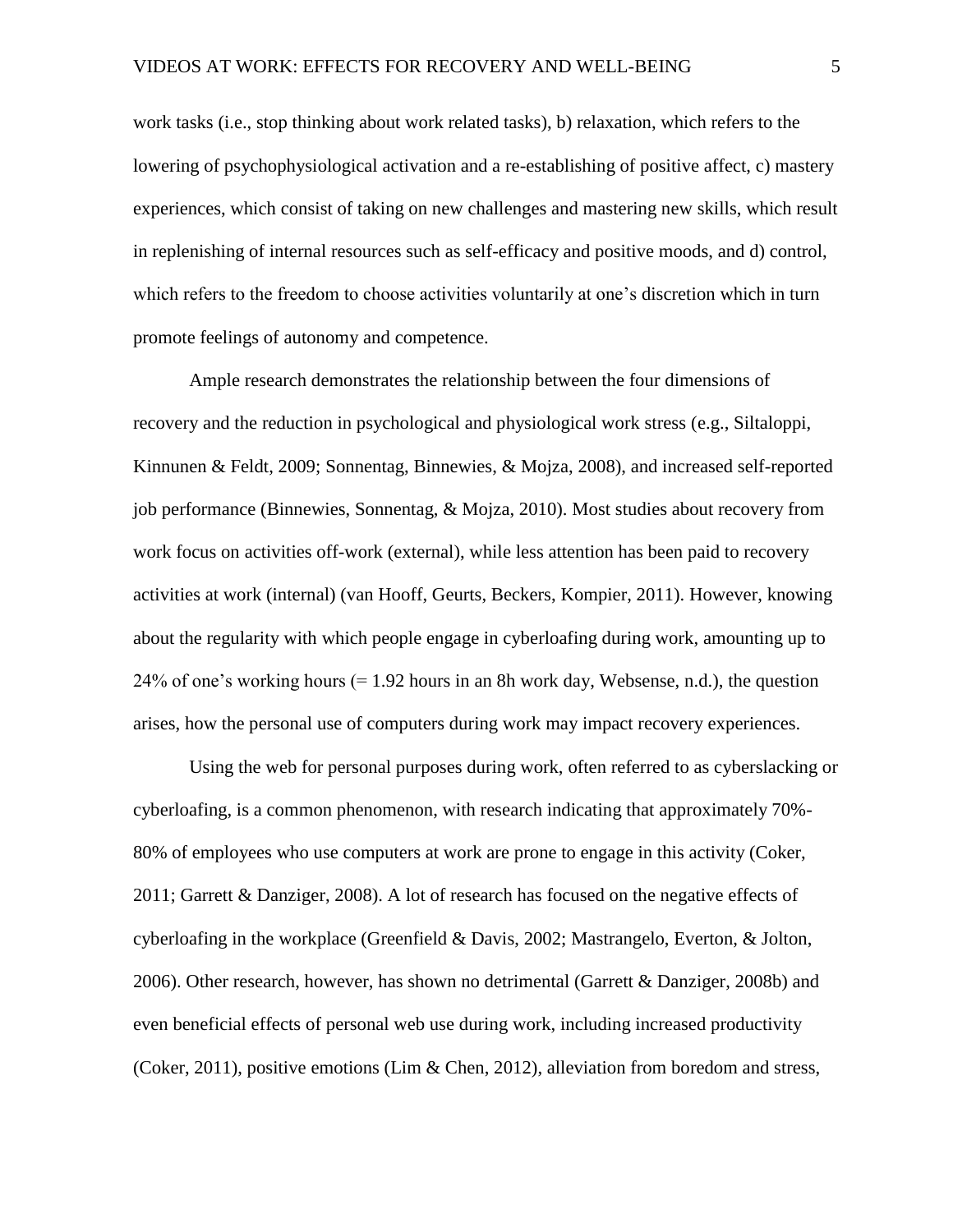and greater work engagement (Garrett & Danziger, 2008a; Eastin, Glynn & Griffiths, 2007; Oravec, 2002).

Coker (2011) showed that in a study on office workers, Youtube video consumption accounted for about 20% of cyberloafing in a given workday. Combining the numbers at hand, it is reasonable to assume that adult office workers spend about 23 minutes per day on Youtube during work (20% of 1.92 hours). Even though this number is only an approximation from the data at hand, it is reasonable to assume that watching Youtube videos during work is a relevant activity, bearing the question about its recovery potential and media's impact on well-being.

#### **Positive and Meaningful Media Experiences**

Traditionally, entertainment research focused on exploring the effects of hedonically oriented media on mood regulation (e.g., Mood Management Theory; Zillmann, 1988) and need satisfaction (Rubin, 1983). However, those models had difficulties to explain the enjoyment of sad and poignant or dramatic entertainment. Thus, more recent theoretical developments have suggested a two-factor model of entertainment (Vorderer, 2011) that, in addition to a hedonic and purely pleasurable dimension, also includes an eudaimonic dimension that captures more complex media experiences than pleasure, such as mixed affect, inspiration, and feeling tender or moved (i.e., elevation; Oliver, Hartmann, & Woolley, 2012). Thus, people not only seek out entertainment fare to experience pleasure and avoid unpleasant mood states (Zillmann, 1988), but they also seek out entertainment to experience a sense of appreciation (Oliver & Bartsch, 2011) and obtain a sense of purpose in life and feelings of meaningfulness (Oliver & Raney, 2011). For example, when exploring a breadth of entertainment experiences in a series of studies, Oliver and Bartsch (2011) found a clear two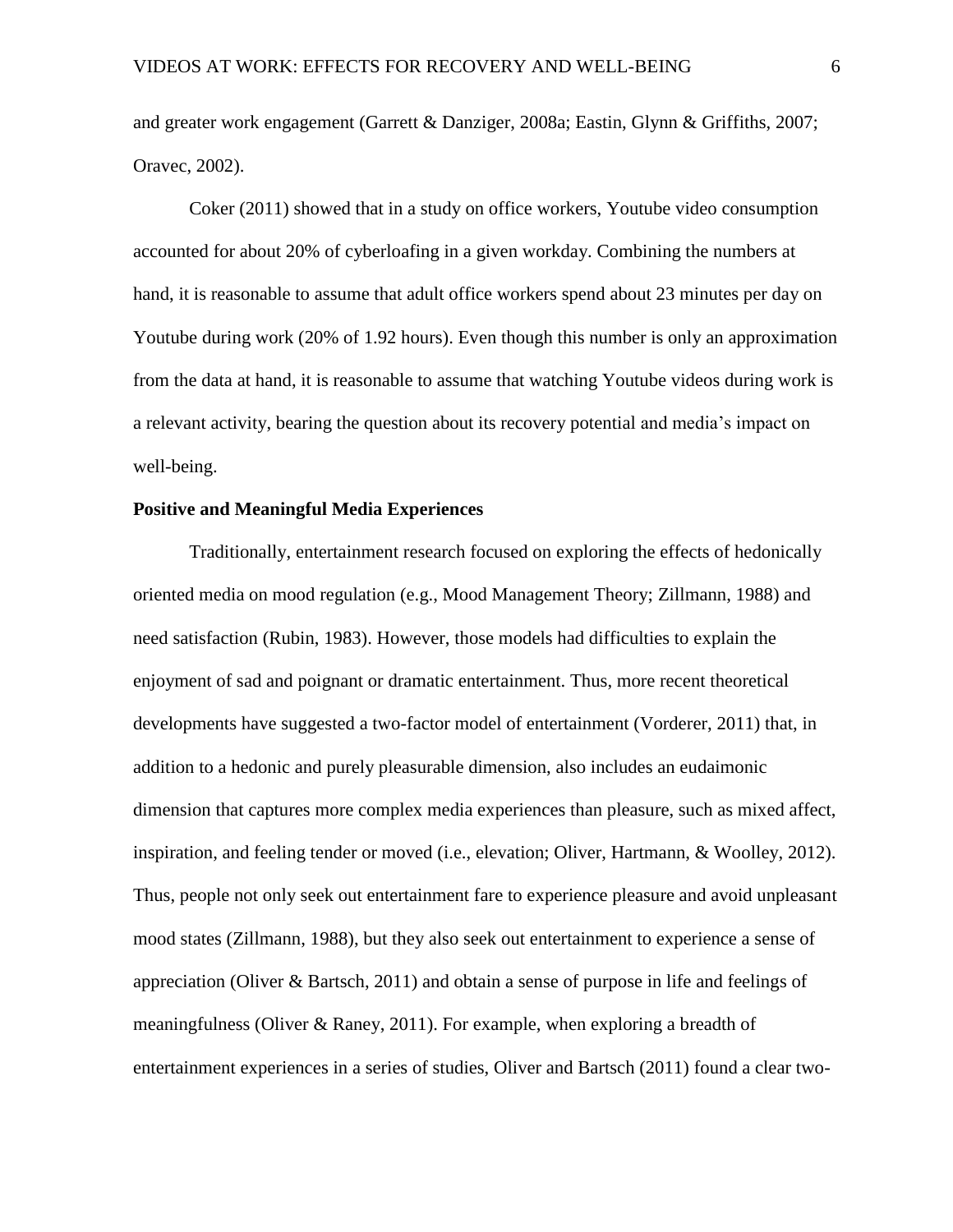factor structure comprising of a factor associated with fun and arousal (i.e., hedonic entertainment experiences) and a second factor comprised of thought-provoking and moving forms of entertainment experiences. Along the same lines, Wirth, Hofer and Schramm (2012) further explicated eudaimonic entertainment experiences and established a comprehensive eudaimonic entertainment experience scale, which includes facets of purpose in life, autonomy, competence/personal growth, relatedness, and the activation of central values. Also, Oliver et al. (2012) showed that recalling a meaningful versus pleasurable entertainment experience resulted in different affective experiences with the former being associated with experiences of elevation and mixed affect (that includes the experience of positive and negative emotions at the same time) and the latter with pleasure and amusement.

Recently, many studies concentrated on elevation as one very prototypical eudaimonic media experience. Elevation is associated with feeling moved, tender, touched, and feeling a lump in the throat and warmth in the chest (Oliver et al., 2012, Haidt, 2003). It is elicited when witnessing acts of moral beauty, such as altruism and kindness, and motivates to emulate the virtuous behavior and prosocial actions (Algoe & Haidt, 2009; Freeman, Aquino & McFerran, 2009). For example, Oliver et al. (2012) found that feeling elevated from recalling a meaningful movie motivated people to become a better person and seek what really matters in life.

As mentioned, elevation is one of many potential prototypical eudaimonic media experiences. A related concept to elevation that has not received any attention in the media psychological literature so far is gratitude. Gratitude, is defined as an appreciation for the positive in the world and the good things that happen in life (Park, Peterson, & Seligman, 2004; Wood, Froh and Geraghty, 2010), and is elicited when we see that other people have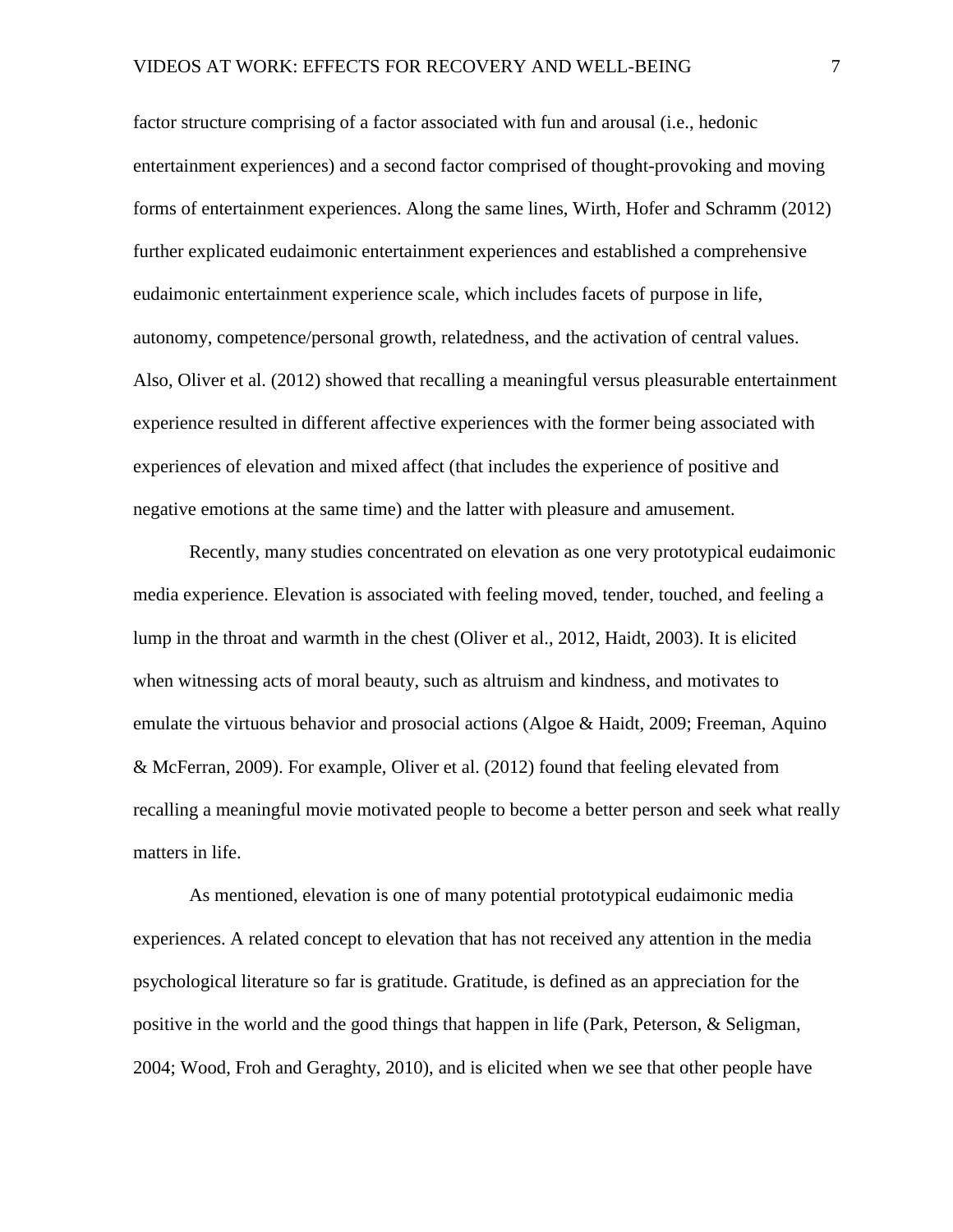been helpful, intentionally improved one's own or another person's well-being, or have generally acted morally (Frederickson, 2004; McCullough, Kilpatrick, Emmons, & Larson, 2001). The experience of gratitude has also been associated with generally greater well-being and greater helping behavior (Bartlet & DeSteno, 2006). In the limited amount of studies that social psychologists have done to investigate the concept of gratitude in the context of media use, it appears that elevation and gratitude often co-occur. For example, Algoe and Haidt (2009) found that participants exposed to a meaningful (primarily elevation eliciting) video experienced greater warmth and gratitude, in addition to elevation, compared to an admiration and fun video. Diessner et al. (2013) report the same findings with another elevation eliciting video. Consequently, we assume not only that eudaimonic entertainment can indeed elicit gratitude in addition to elevation but also that these experiences may even be more prototypical for meaningful affect than elevation alone. In a general sense, both, elevation and gratitude are elicited by portrayals of goodness or virtue found outside of ourselves, often in other people and their behaviors. In videos we find on the internet, or media content in general, portrayals of moral beauty and kindness and expressions of gratitude and appreciation of that portrayed kindness often go hand in hand. Consequently, we conceptualize meaningful affect in our study as the co-occurrence of elevation and gratitude and as an indicator of eudaimonic entertaintment. Also, we expect this meaningful affect to elicit effects that go beyond the mere entertainment experience, such as effects on recovery and well-being.

#### **Positive Effects of Entertaining Media**

With regard to recovering from stress and work strain, recent research started to explore the relationship between entertainment media use during and after work and recovery experiences and well-being. For example, Reinecke (2009a, b) showed that playing games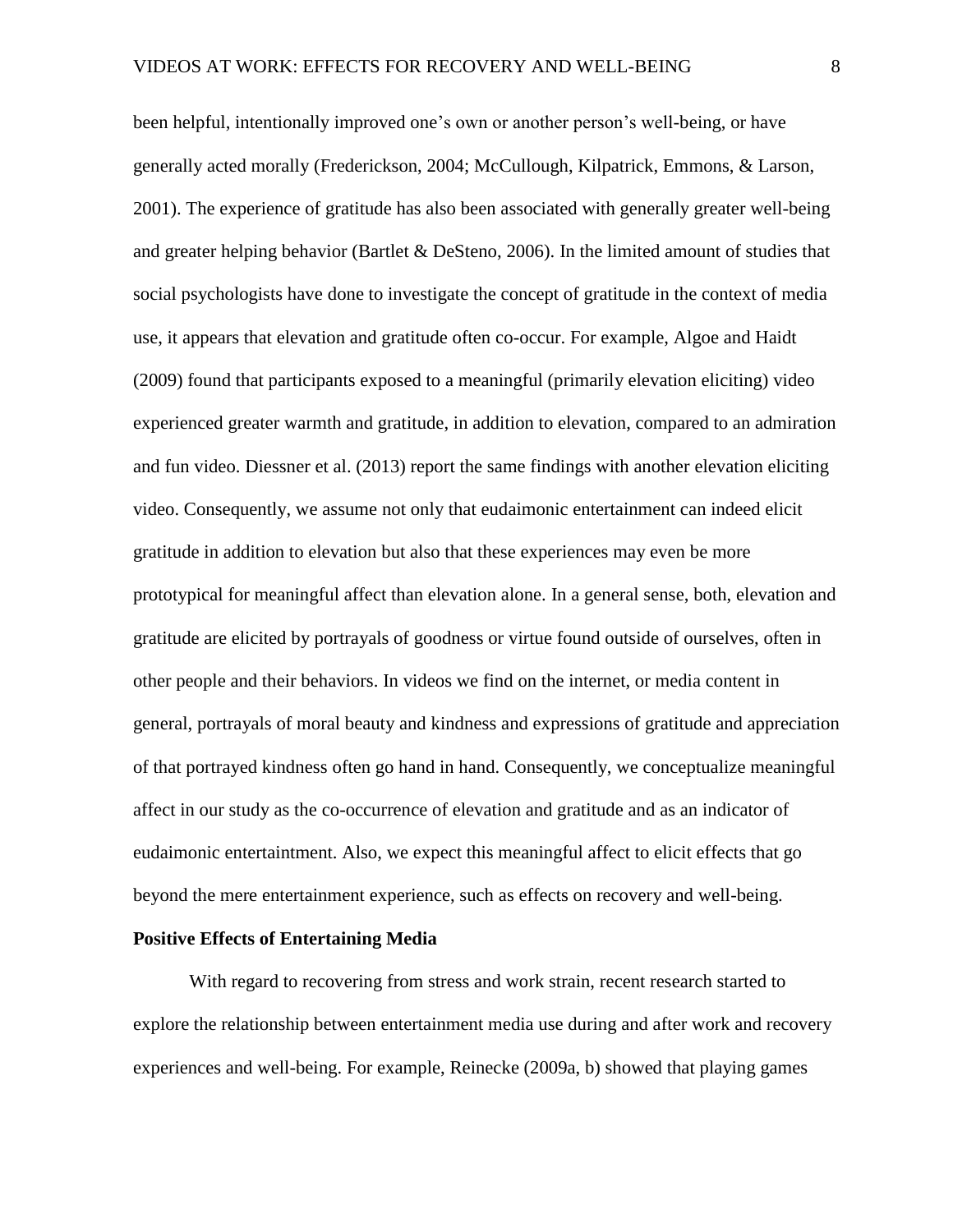during work and off-work is associated with all four recovery experiences as established by Sonnentag & Fritz (2007). He also found that people with greater work-related fatigue experienced more recovery from gameplay during and after work (Reinecke 2009a,b). Extending these findings, Reinecke et al. (2011) showed that the use of both interactive and a non-interactive entertaining media content not only predicted recovery experiences but also well-being, indicated by energetic arousal as assessed with wakefulness (i.e., vitality), as well as increased cognitive performance. Relatedly, Rieger, Reinecke, and Bente (2015) found similar effects of entertaining movie scenes on experiencing recovery and subsequent wellbeing indicators of vitality and cognitive performance.

Researchers illuminated two distinct pathways through which recovery and subsequent vitality as an indicator of well-being could become manifest: While hedonic entertainment experiences were found to foster psychological detachment and relaxation, eudaimonic entertainment experiences were additionally able to contribute to the experience of mastery. These dimensions, in turn, were found to positively predict vitality (Rieger, Reinecke, Frischlich, & Bente, 2014).

In sum, this evidence suggests that entertainment media (hedonic and eudaimonic) can elicit recovery experiences and thereby contribute to the improvement of well-being. However, these studies also point towards gaps in the literature that are important to consider: First, only Reinecke (2009b) explored media induced recovery experiences *during* work, and only in a German sample. Second, Rieger et al. (2014, 2015) have been the only researchers exploring the different modes of entertainment media (i.e., hedonic and eudaimonic) on psychological well-being. However, using eudaimonic and hedonic entertainment experiences as sole predictors for recovery experiences and well-being, the researchers were unable to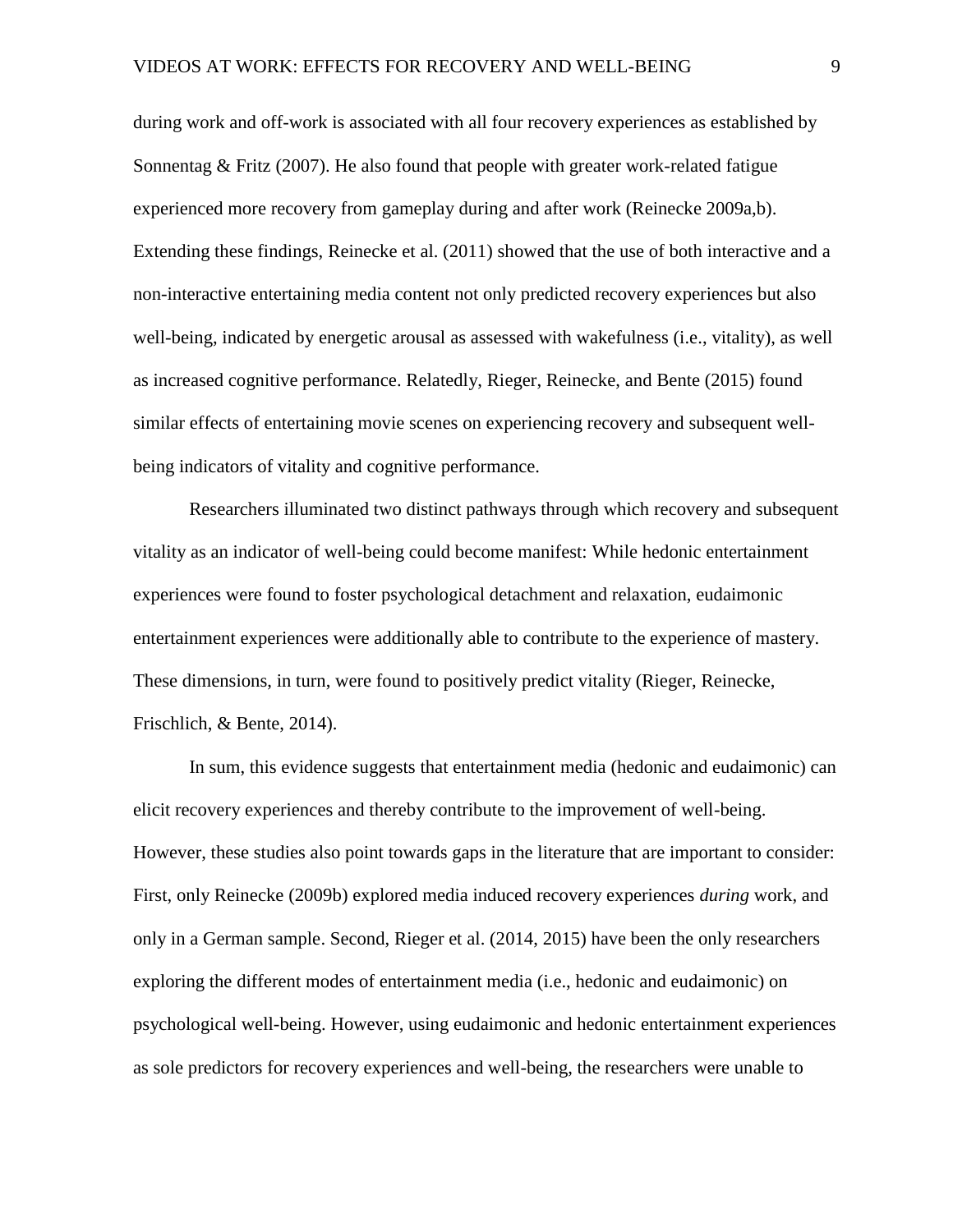make predictions about what specific forms of affect are responsible for the effects. This is important, because if we want to make practical recommendations from this type of research, assessing specific affective experiences instead of overall entertainment experiences is important. For example, if we want to recommend specific content for employees to watch for the purpose of recovery and well-being, we could do so better knowing which affective experience that content needs to elicit (i.e., moral beauty for elevation and gratitude). Since the most basic distinction between hedonic and eudaimonic experiences is made by defining hedonic experiences as being elicited together with positive affect, and eudaimonic experiences as being associated with meaningful affect, we focused on these underlying affective experiences in our study.

Third, the aforementioned studies relied only on vitality as an approximate well-being indicator. While the results provided seem promising to suggest positive outcomes for wellbeing after media consumption, other, more direct indicators of well-being have been neglected so far.

Thus, the current study extends this work by employing an experimental study in the workplace, investigating the effects of specific positive affect and meaningful affect inducing Youtube clips on employees' recovery experience, vitality, and work-satisfaction.

#### **Hypotheses**

First, we were interested in the role that online videos play for employees' recovery experiences. Thus, we relied on the media recovery experience model introduced by Rieger et al. (2014) to build our model predicting vitality and work satisfaction at the work-place. Rieger et al. (2014) predicted and tested a fully mediated model of hedonic and eudaimonic media experiences predicting three recovery experiences (psychological detachment,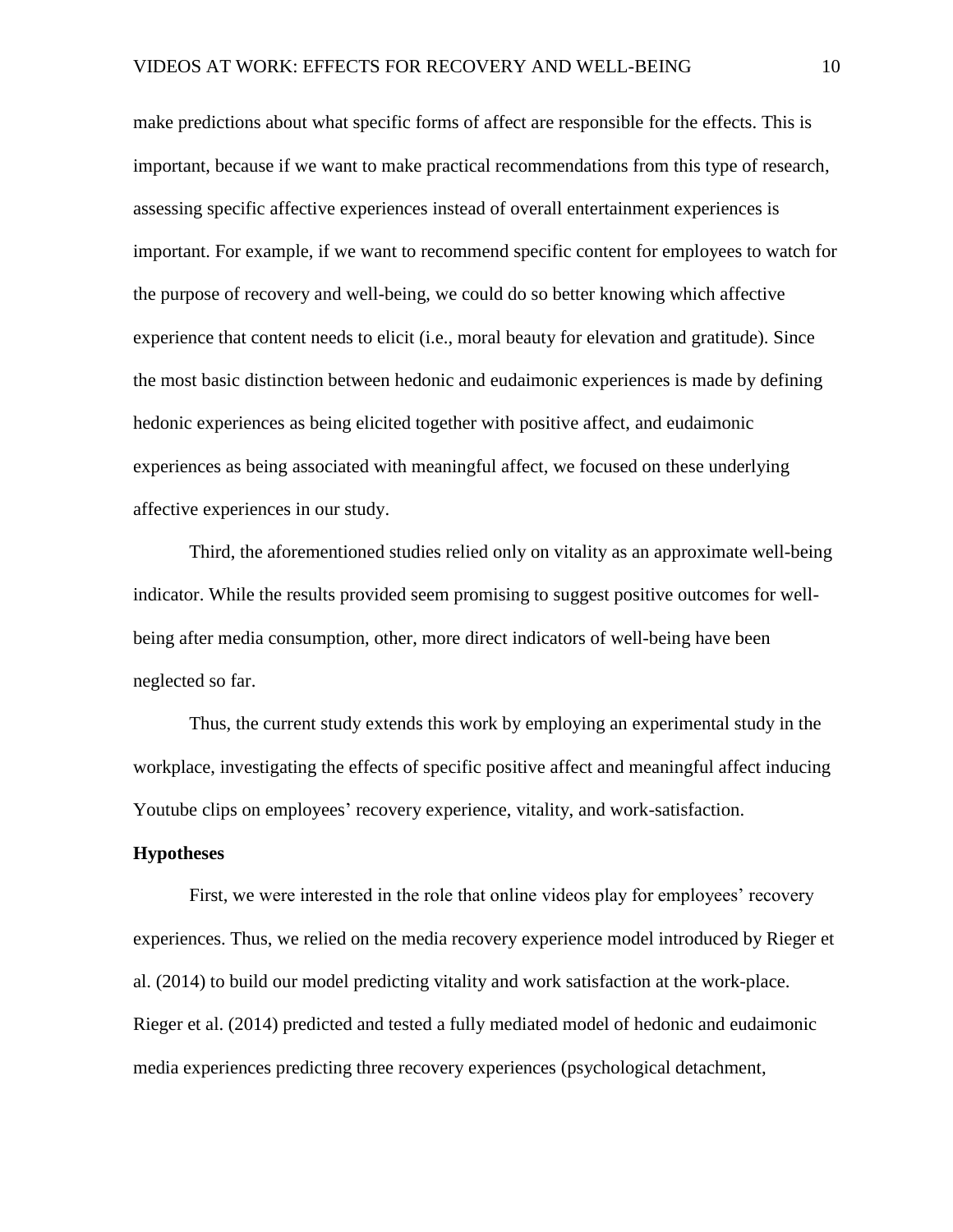relaxation, and mastery experiences), which in turn predicted vitality. Their results indicated that when controlling for hedonic entertainment experiences—which predicted psychological detachment and relaxation—eudaimonic entertainment experiences only predicted recovery in terms of mastery experiences. Considering meaningful affect as an indicator of eudaimonic entertainment experiences and positive affect as an indicator of hedonic entertainment experiences we predicted:

H1a: Positive affect, but not meaningful affect, will predict the recovery experience of psychological detachment.

H1b: Positive affect, but not meaningful affect, will predict the recovery experience of relaxation.

H2: Meaningful affect, but not positive affect, will predict the recovery experiences of mastery.

Additionally, Rieger et al. (2014) found that all three recovery experiences predicted vitality (even though in their final model the path between relaxation and vitality had to be eliminated due to multicollinearity problems). Vitality, as assessed with the concept of energetic arousal (Thayer, 1989), is an indicator of successful recovery and subjective wellbeing (Ryan & Frederick, 1997). Consequently, applying Rieger et al.'s (2014) laboratory results to a natural work context, we predicted:

H3: Recovery experiences of a) psychological detachment b) relaxation, and c) mastery will predict vitality.

Moreover, our study extends the assessment of subjective well-being indicators by including work satisfaction as another outcome of well-being in our model. Work satisfaction is derived from the concept of life satisfaction which is defined as a cognitive judgmental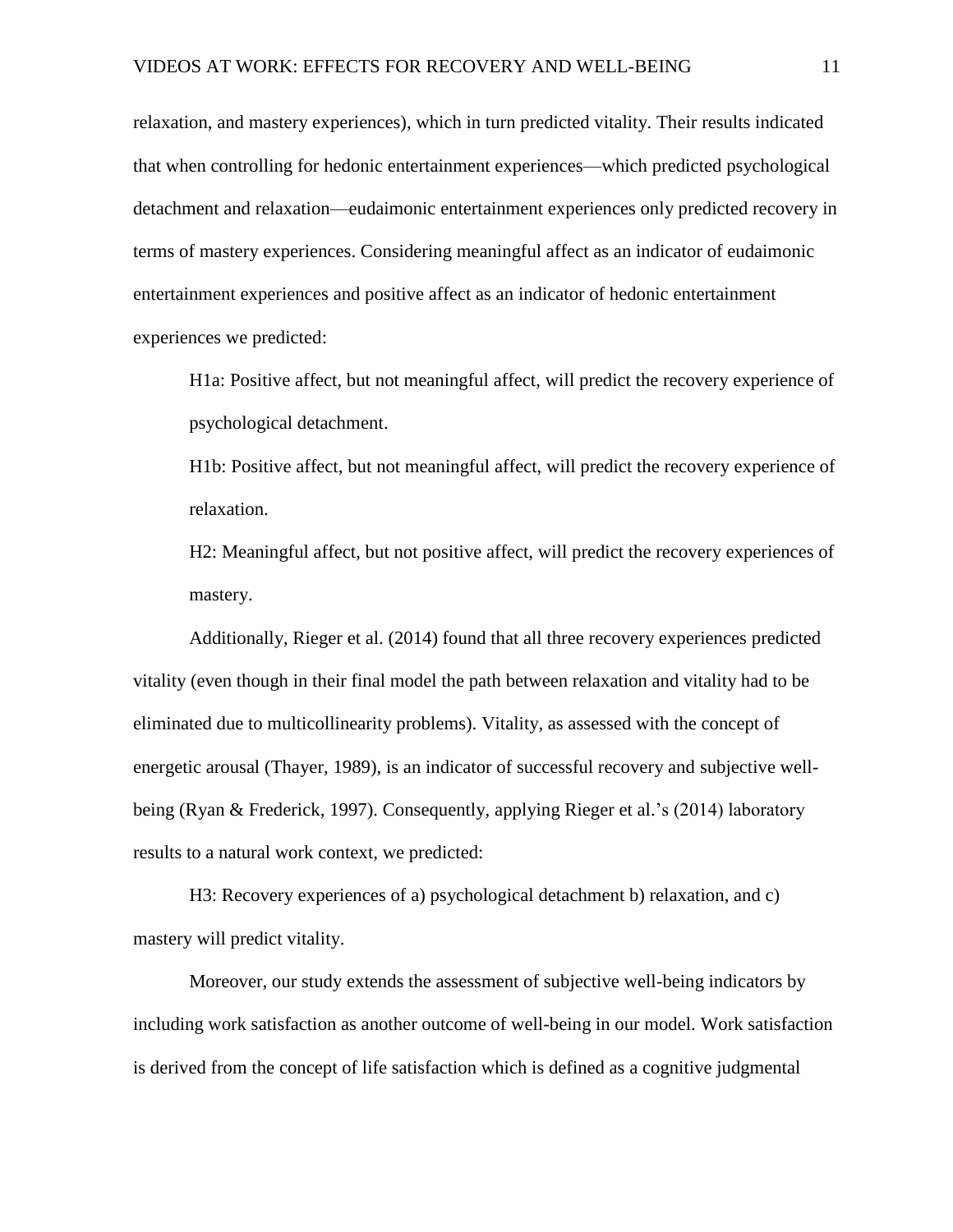process of one's life's circumstances to one's standard (Diener, Emmons, Larsen, & Griffin, 1985). Work satisfaction, then, is the perception of one's work as fulfilling, meaningful, and self-worth increasing (Parker & Hyett, 2011). Consequently, the more cognitively detached one is from work related stress and arousal, the more can people see the bigger picture of their work and the impact they have at work, which consequently can lead to greater satisfaction with their work. Further, stress has been shown to be inversely related to life satisfaction (e.g., Chang, 1998). Thus, it can be assumed that relaxation, which is associated with a decrease in stressful arousal states, can be positively related to work satisfaction. Lastly, eudaimonic entertainment, which is associated with meaningful affect, provides many opportunities for self-development, reflection, and personal growth (Wirth et al., 2012). Knobloch-Westerwick, Gong, Hagner, and Kerbeykian (2013) showed how tragedy movies lead to enjoyment through reflecting upon one's life, counting one's blessings, and remembering life goals, among others. Thus, enjoyment is the result of successfully mastering the rather challenging storyline of eudaimonic media that research pointed out (i.e., Bartsch & Scheider, 2014). Applied to our context, it is reasonable to assume that mastery experiences may potentially maximize one's positive feelings toward and satisfaction with work, based on feeling selfefficacious and in a positive mood after mastering a challenging eudaimonic media experience. Consequently, we predicted:

H4: Recovery experiences of a) psychological detachment, b) relaxation, and c) mastery will predict work satisfaction

As far as the direct connection between entertainment experiences and indicators of well-being are concerned, Rieger et al. (2014) found a significant correlation between hedonic experiences as well as eudaimonic experiences and vitality. Consequently, equating hedonic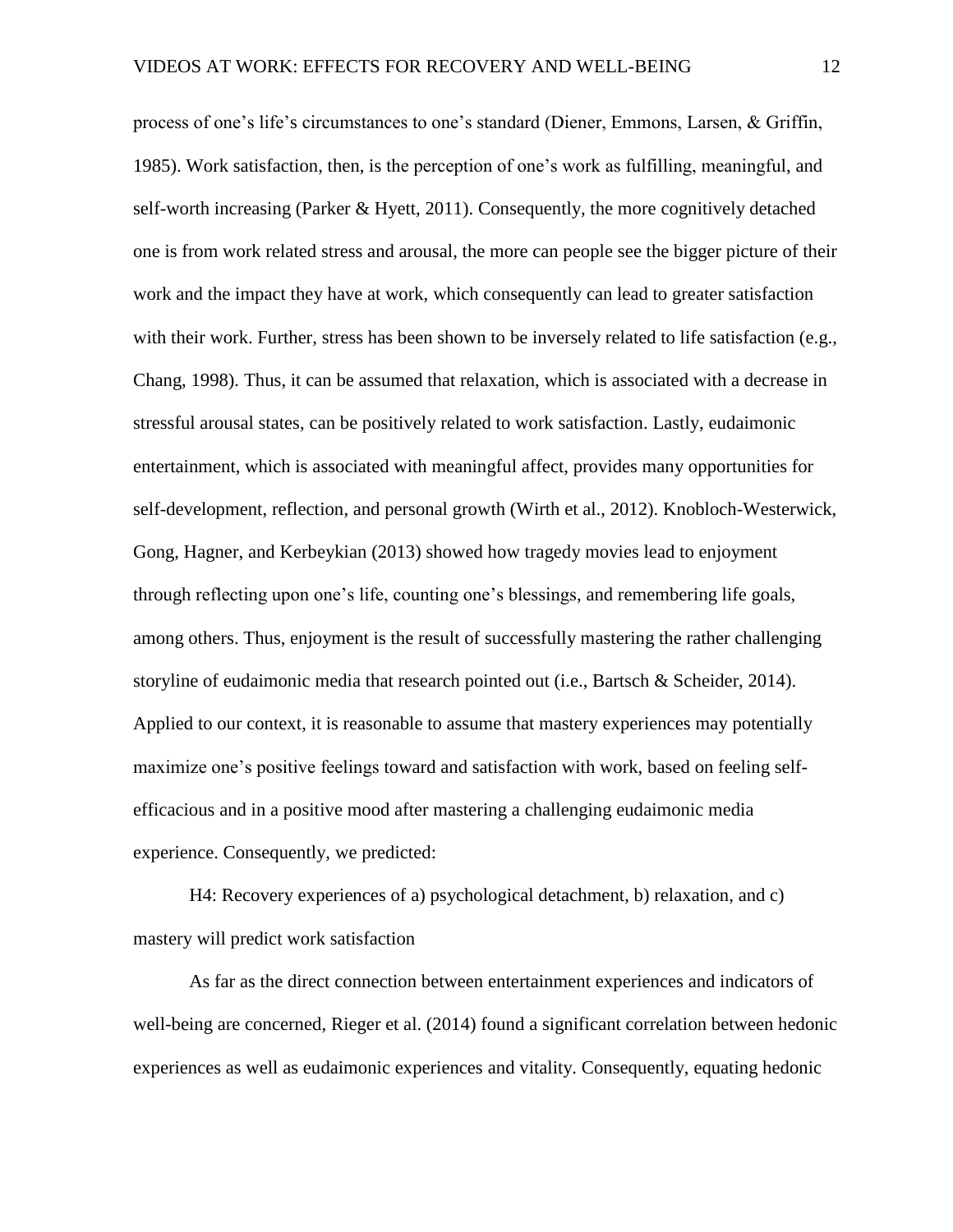entertainment experience with positive affect and eudaimonic entertainment experiences with meaningful affect, we predicted:

H5a: Positive affect will predict vitality

H5b. Meaningful affect will predict vitality

Lastly, based on the research findings of media based recovery experiences and its relationship to well-being indicators (Reinecke et al., 2011, Rieger et al., 2015) we wanted to investigate the direct mediation of the recovery variables on work satisfaction and vitality in relation to the media experiences. More specifically, vitality and work satisfaction could be summarized under the concept of subjective well-being, which has been defined as the combination of positive affect, low negative affect and high life satisfaction (Diener, 1984). Vitality was found to be significantly correlated with life satisfaction, positive and negative affect (Ryan & Frederick, 1997). Work satisfaction, in our case, is a specific measure of life satisfaction in the context of work. In fact, Newman, Tay, and Diener, (2014) demonstrated a theoretical relationship between leisure, including recovery experiences and subjective wellbeing. Based on these findings, we explored the following research question:

RQ1: Will recovery experiences function as mediators of the effects of mediated

meaningful and positive affect on work satisfaction and vitality?

The research question will help us determine what role mediated affect compared to recovery experiences (as a result of this mediated affect) play for work related well-being.

#### **Method**

#### **Procedure**

An experimental design with three conditions was employed to test our predictions about the effects of online videos at the workplace on recovery experience and work well-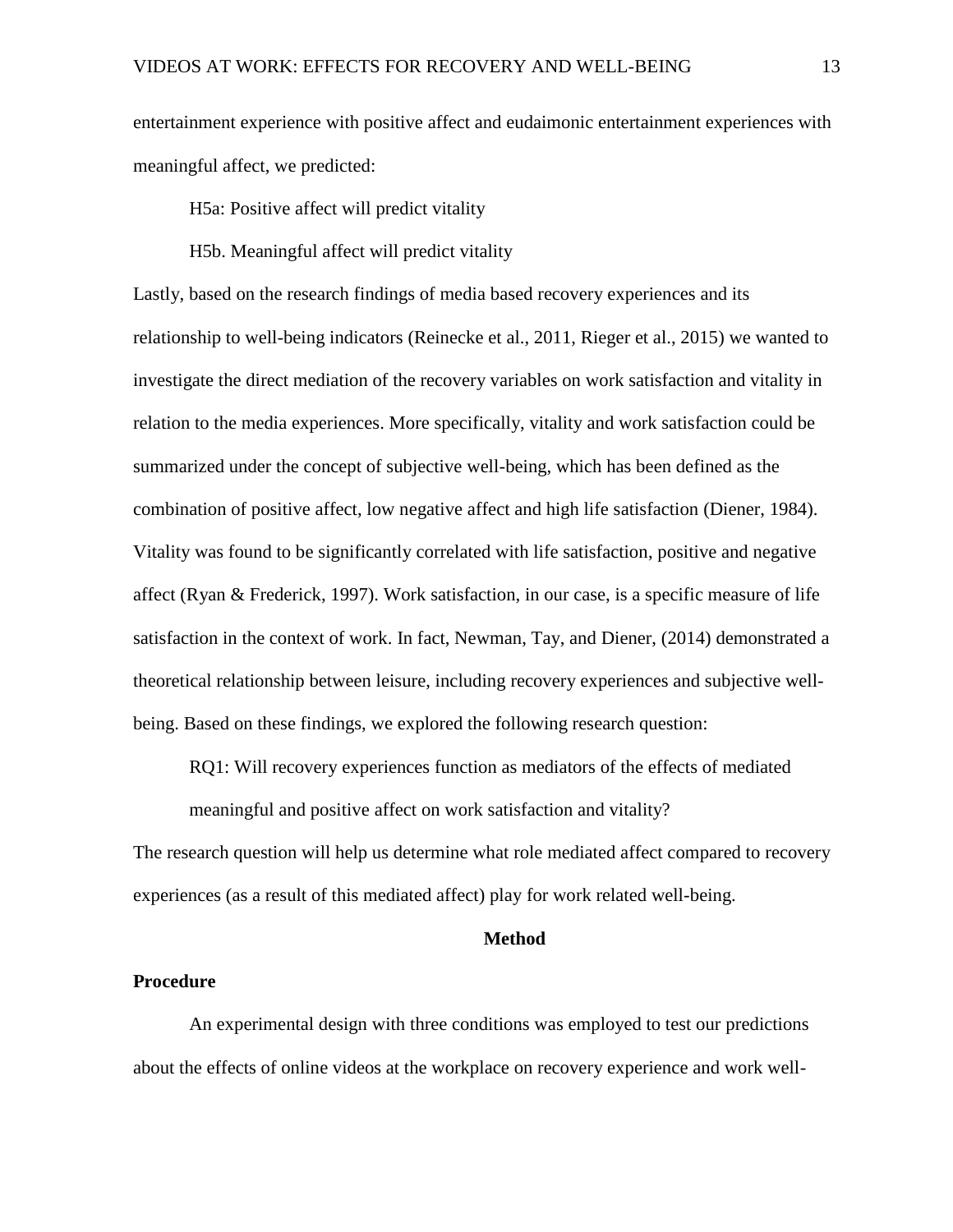being. The online experiment was approved by the IRB of the University of Arkansas, 02.02.2016, #1509115. A Qualtrics online panel was conducted recruiting a sample of  $N =$ 148 full-time employees. Two screening questions were employed to ensure a) that participants took the survey while at work (including home office) and b) having worked for at lest 4 hours to ensure a minimum of work strain. Qualtrics programmed the survey so that participants were excluded from participation if they indicated they were not at work and have worked less than 4 hours up to the point of taking the survey. In addition, we asked them again how many hours they have worked until the pint of taking the survey. Overall, 37% of the participants worked for four hours and 58% over four hours before taking the survey. 5% of our sample indicated in the screening question that they did work more than 4 hours but then indicated that indeed they did work less than 4 hours before taking the survey. However, the analysis did not differ with or without these participants in the sample, which is why we included them in our analyses.

The average stress level of participants at the time of taking the survey was 51.28 (SD = 28.22) on a scale from 1 "not stressed at all" to 100 "very stressed"(one item). Furthermore, participants did not have the opportunity to fast forward or skip the video by means of hiding the "next" button until the end of the video and eliminating the control buttons in the video itself. They were instructed to watch the video completely.  $11\%$  ( $n = 22$ ) of the sample indicated that they did something besides watching the video (e.g., eating, checking phone or smoking).<sup>1</sup> Participants were randomly assigned to one of the three experimental conditions: a) one of two meaningful videos  $(n = 39)$ , b) one of two funny videos  $(n = 51)$ , or c) a control video condition ( $n = 58$ ). Participants within each condition randomly saw one of the two

l

 $<sup>1</sup>$  The subsequent analysis did not find any difference in the entertainment experiences between the people that</sup> indicated to have multitasked compared to others.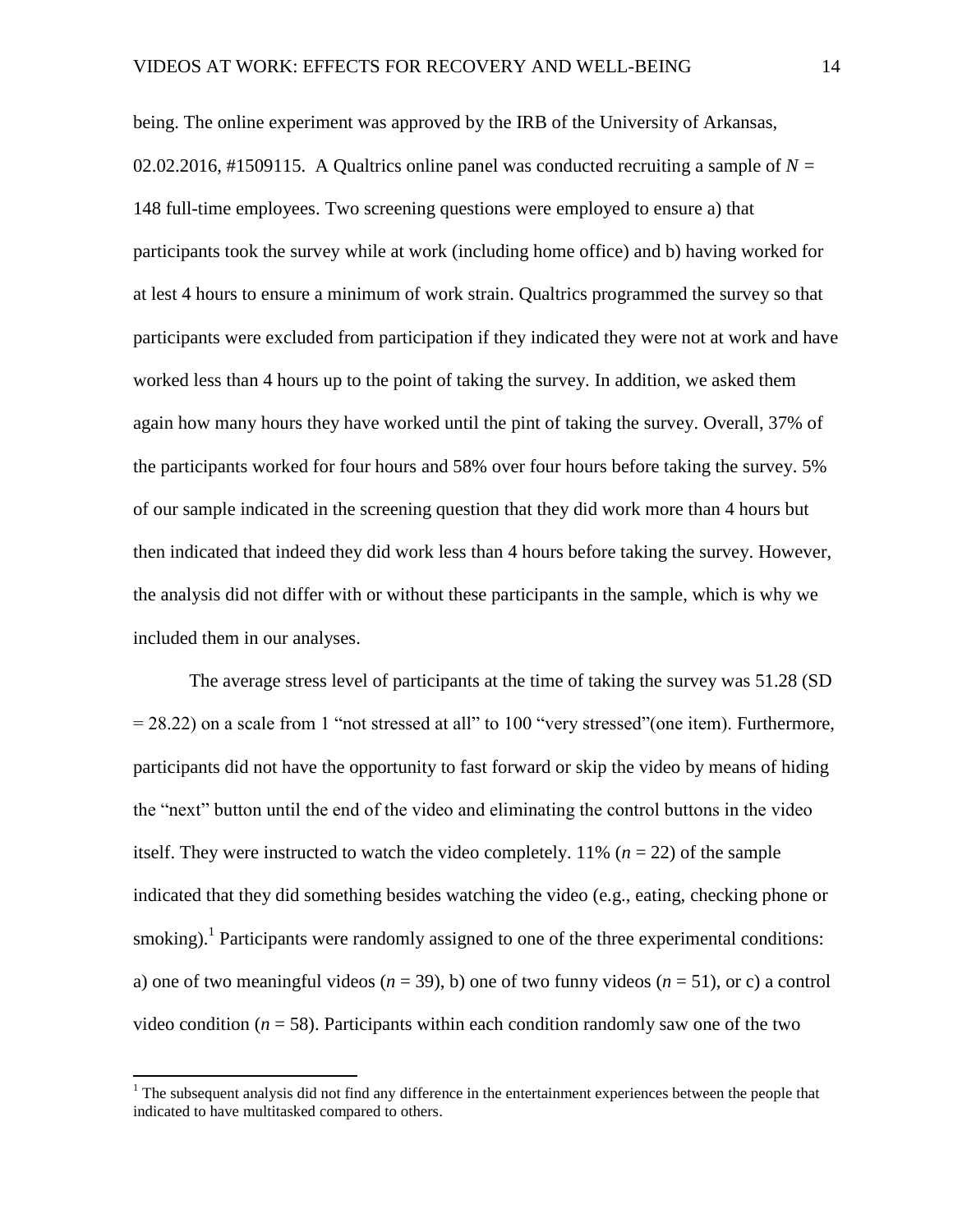videos. Participants in the control condition watched a 4 minute slideshow of different nature scenes with music, but without any narrative or storyline. This stimulus material for the control condition was adapted from a study by Rieger et al. (2015) and was chosen, so our results can be referred back to the specific videos we used. A control condition without video exposure would have carried too many unknown variables to make inferences about the recovery potential of our different types of videos. All videos lasted about approximately 4 minutes and were downloaded from Youtube and presented without advertising pop-ups.

#### **Demographics**

The sample of  $N = 148$  full time employees consisted of 47% females (gender was equally distributed between conditions,  $\chi^2$  (4) = 4.04, *p* = .400) with an age range between 20 and 68 years ( $M = 36.26$ ,  $SD = 10.72$ ) that did also not differ between conditions ( $F < 1$ ). Our sample consisted of 65.5% White, 16.2% Black, 9.5% Hispanic/Latin American, 4.7% Asian/Pacific Islander, 2% Native American/American Indian participants, and 2% responded as other. A large majority of the sample (84%) indicated that they watched online videos during work. More specifically, 30% indicated to watch online videos approximately 1-2 times a week, 19% indicated to watch them 3-4 times a week, 19%, 5-6 times a week and 17% said they would watch online videos all the time.

#### **Stimulus Material Selection**

To select the videos for the main study, a pretest was employed to select videos that elicit meaningful and positive affect.

A total of 24, 3-5 minute videos were selected for the pretest, 18 based on their theoretical ability to elicit meaningful affect (including elevation and gratitude experiences, i.e., touching, thankful); and six for their hedonic nature (referred to as "fun" videos, i.e.,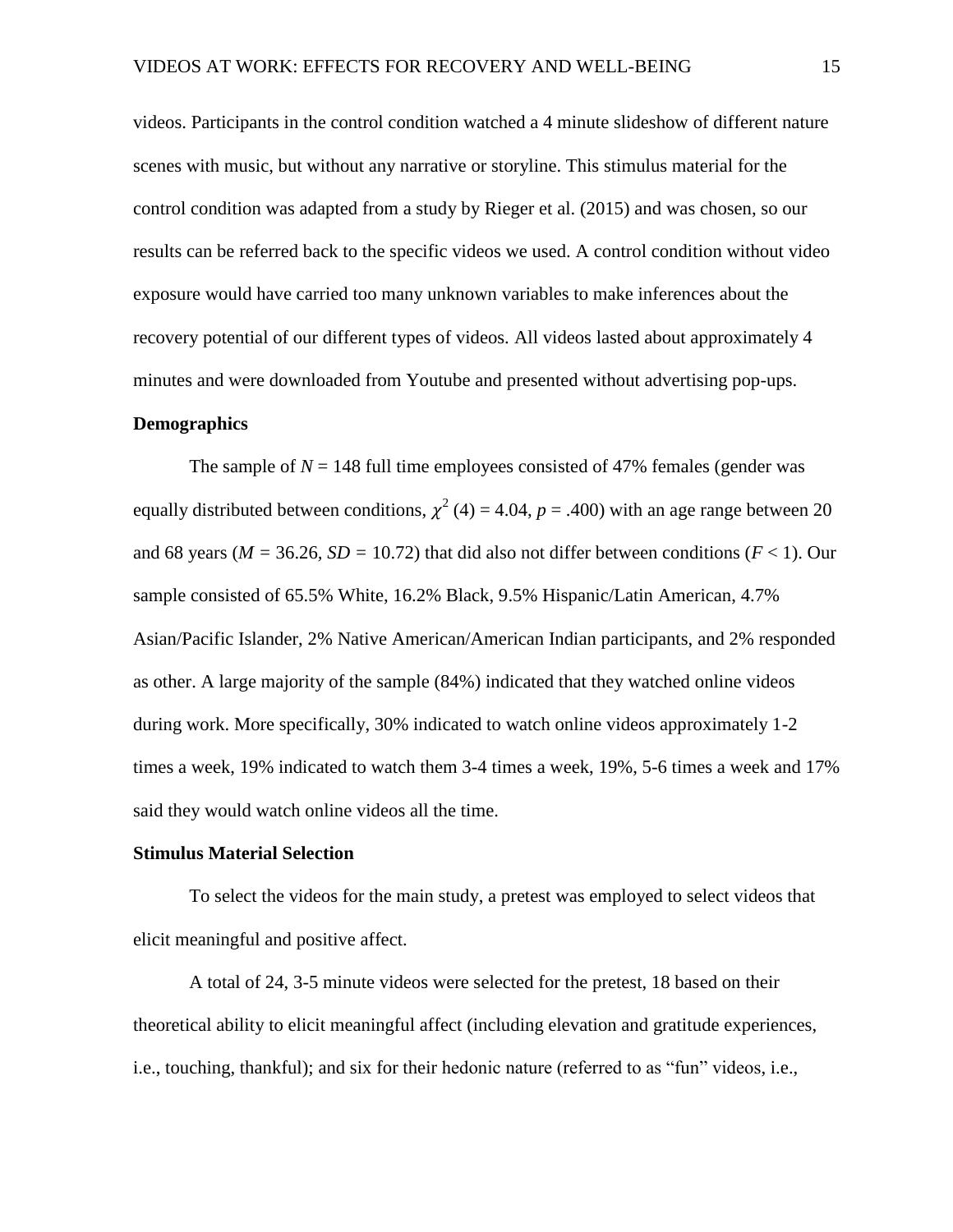joyful, upbeat). Using Qualtrics, six blocks were created, each containing four of the 24 videos, which were equally randomized between participants. Each participant was exposed to 4 videos in random order.

A total of  $N = 105$  participants recruited from introductory courses at a university setting took part in the pretest (58% female,  $M_{age} = 19.22$ ,  $SD = 1.68$ ) for the exchange of extra credit. After each video, participants responded to items measuring positive affect, elevation and gratitude adopted from Oliver et al. (2012) and McCullough, Tsang and Emmons, (2004) on a 7-point scale from 1 "*not at all*" to 7 "*very much*". Additionally, we measured physiological indicators that previously have been associated with hedonic (i.e., light/bouncy, high energy) or eudaimonic content (i.e., lump in throat, warmth of chest, cf. Algoe & Haidt, 2009). The videos with the highest respective scores (meaningful and positive affect) on each scale and lowest on the other, were selected for the main study. The selected meaningful videos were not significantly different in their elicitation of gratitude and elevation, supporting our assumption that elevation and gratitude are likely two overlapping concepts that together describe meaningful affect. Both meaningful videos differed significantly in their elicitation of positive compared to meaningful affect (gratitude and elevation), as well as in eudaimonic physiological experiences, which were significantly greater than hedonic physiological experiences. In turn, the funny videos were significantly more funny than meaningful and elicited more hedonic physiological responses than eudaimonic ones. Table 1 summarizes the results of the pretest for the selected videos.

----Table 1 here ----

#### **Measures**

**Affect.** To measure a subset of emotional experiences, four subscales were adopted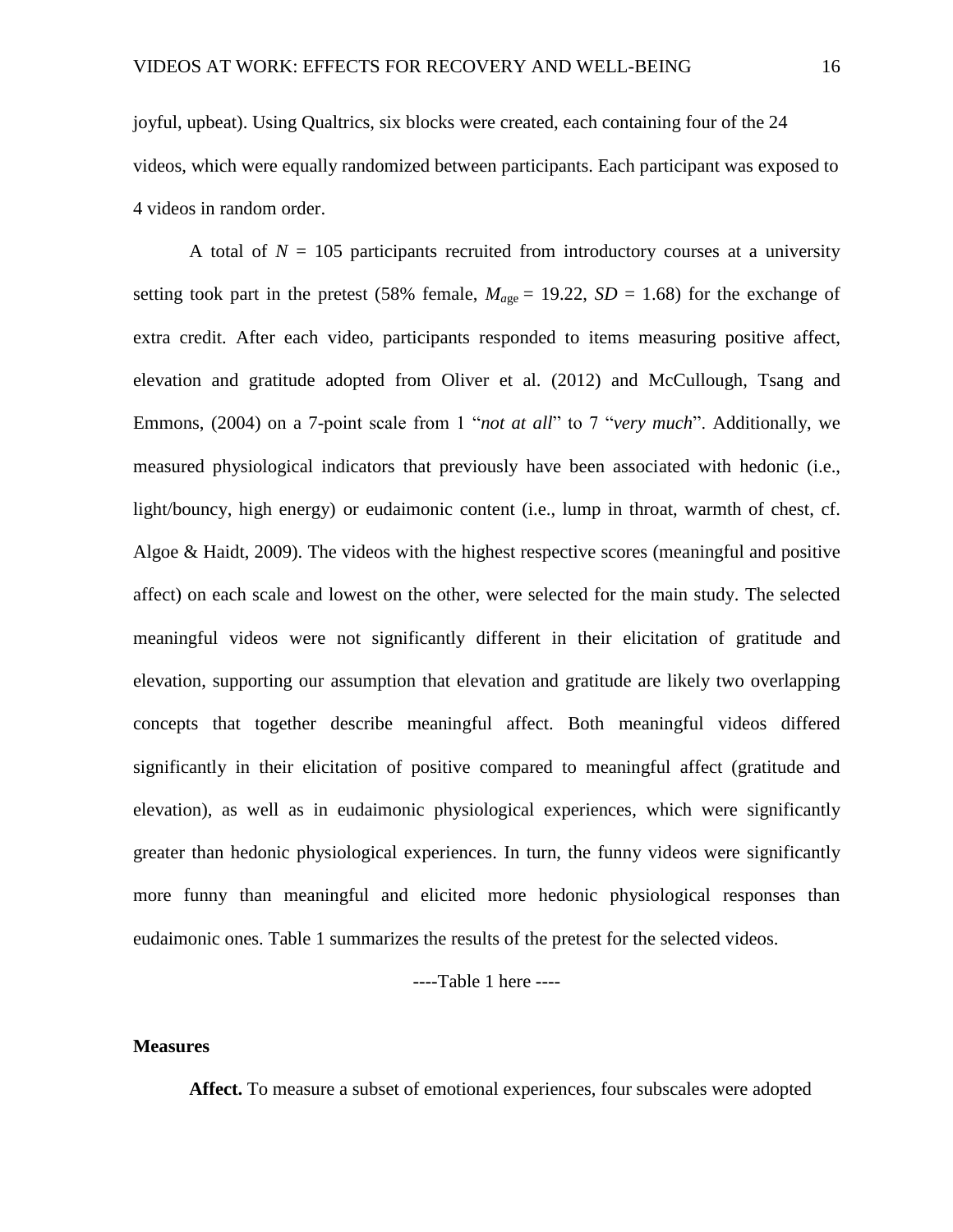from Oliver et al., (2012) and McCullough, et al., (2004), to measure positive affect, negative affect, and meaningful affect. An exploratory factor analysis using promax rotation (due to a high intercorrelation of .836 of two of the resulting factors) resulted in the expected factor structure of three factors explaining 66% of variance. The first factor included all 12 elevation and gratitude items measuring meaningful affect (e.g. touched, moved, inspired, thankful, fortunate  $\alpha$  = .959); the second factor included 4 items measuring positive affect (cheerful, happy, upbeat, joyful  $\alpha$  = .888) and the third factor included also 4 items, capturing negative affect (e.g. sad, gloomy, depressed,  $\alpha$  = .816). A mixed affect score was calculated for the manipulation check, using the positive and negative affect scales following the MIN procedure by Ersner-Hershfield, Mikels, Sullivan, and Carstensen's (2008).

**Recovery Experiences.** Recovery experiences were measured using the psychological detachment ( $\alpha$  = .760, 4 items – e.g. "I distanced myself from my work"), relaxation ( $\alpha$  = .835, 4 items – e.g., "When I watched the video: I used the time to relax"), and mastery ( $\alpha$  = .859, 4 items – e.g. "I did something to broaden my horizon") subscale from Sonnentag and Fritz's (2007).<sup>2</sup>

**Vitality.** Vitality was assessed with five items from the tiredness subscale of the Activation-Deactivation-Checklist (Thayer, 1989). Participants were asked to indicate to what extent they felt sleepy, tired, drowsy, wide-awake, and wakeful at the moment. Negative items were reversely coded so that higher scores represented higher levels of energy and wakefulness ( $\alpha$  = .913).

**Work Satisfaction.** A subscale from the work-place well-being questionnaire related to work satisfaction by Parker and Hyett (2011) was used. This subscale consisted of six items

l

 $2$  The fourth dimension of recovery experiences, namely control experiences, was not assessed in this study, as it was found to primarily be affected by interactive media stimuli (Reinecke et al., 2011; Rieger et al., 2014).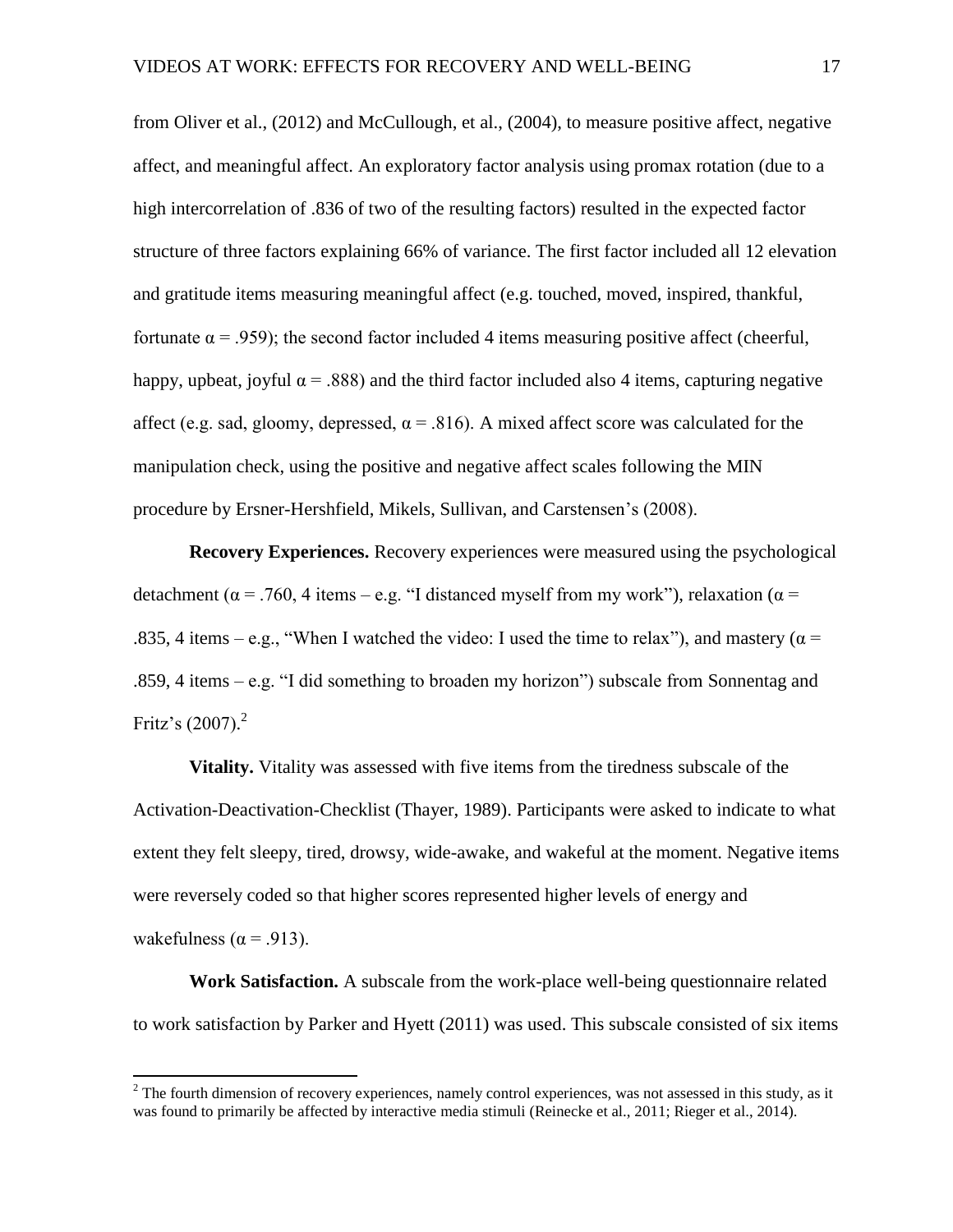showing a high internal consistency ( $\alpha$  = .949). Sample items are "My work is fulfilling" and "My work brings me satisfaction".

#### **Results**

#### **Manipulation Check**

Prior to testing our hypotheses, a manipulation check was conducted to test whether the experimental manipulation of inducing different levels of meaningful and positive affect was successful in our sample. A series of *t* tests on each video per condition indicated no significant difference between both fun videos on positive affect, and both meaningful videos on meaningful affect. Consequently, we combined the two videos per condition for the analysis.

An ANOVA analysis across conditions indicated that the meaningful condition differed significantly from the fun and control condition in their experiences of meaningful affect. However, the meaningful condition did not differ significantly from the fun condition in positive affect. This finding is consistent with other studies (i.e., Oliver & Raney, 2011) that have shown how meaningful media content is not only appreciated as meaningful but also as hedonically enjoyable. Thus, the non-significant difference is actually not surprising. In fact, what research so far has pointed out is that meaningful media content is different from funny media content in mixed affective experiences, which includes experiencing positive and negative emotions at the same time (i.e., Oliver & Bartsch, 2011; Rieger et al., 2014). In fact, our data indicates a marginally significantly greater mixed affect in the meaningful compared to the fun condition, as well as significantly greater negative affect. Consequently, following the literature that defines meaningful media experiences to contain both, positive and negative affect, we regard the stimulus manipulation of eliciting meaningful affect as a form of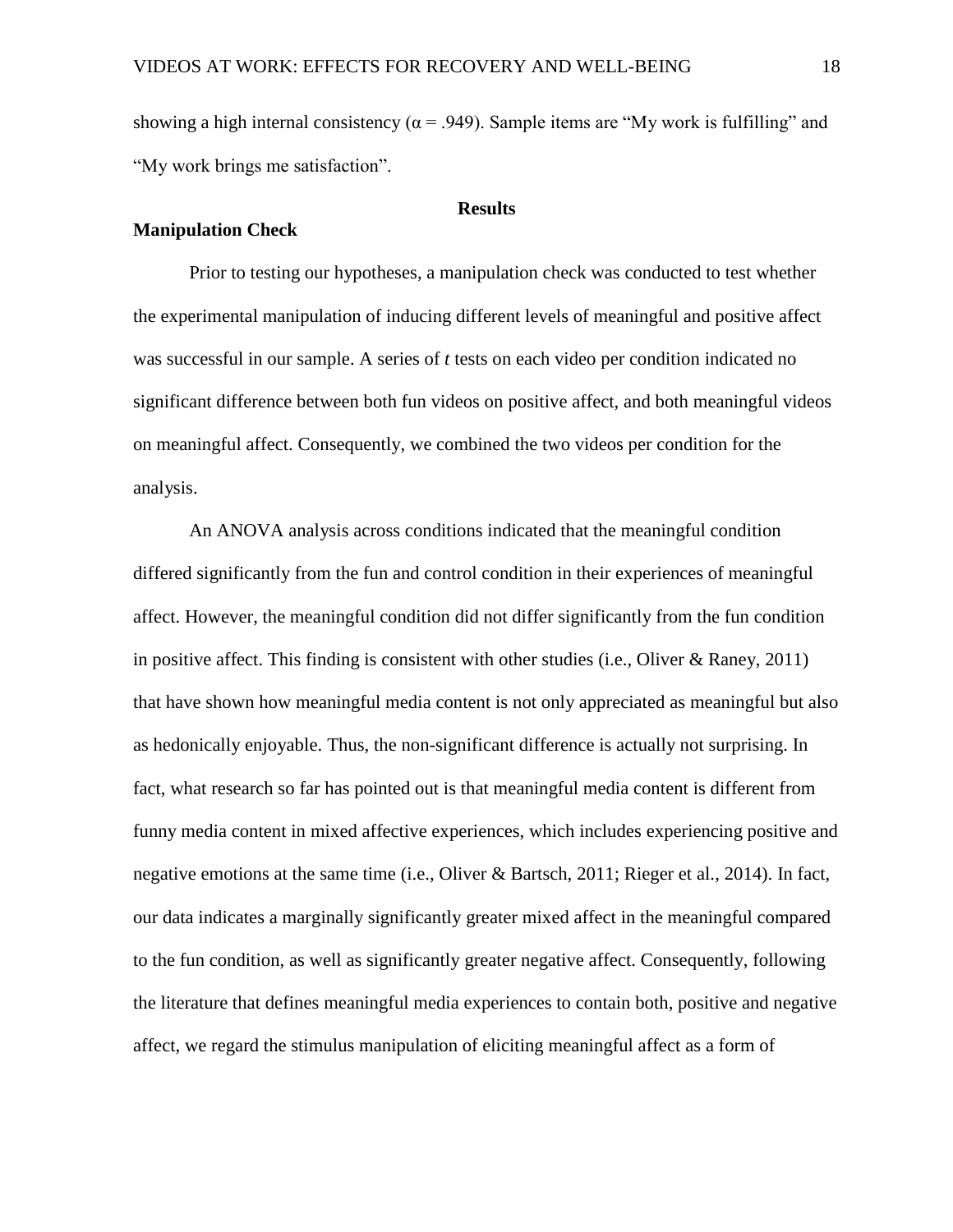eudaimonic entertainment and positive affect as a form of hedonic entertainment as successful. Table 2 summarizes the results.

----Table 2 here ----

#### **Test of Hypotheses**

To analyze Hypotheses 1-5 that predicted a specific relationship between meaningful and positive affect, recovery experiences, and well-being at the workplace, a path model was computed with the *M*Plus 5.2 statistical package using the maximum likelihood method. To account for the significant zero-order correlation between the recovery experiences and the emotional media experiences, respectively, we allowed the error terms of these variables to covary within the model. Figure 1 summarizes the model.

#### ---- Figure 1 here ----

The model, including all direct predicted paths as per the hypotheses, fit the data very well without further specification ( $\chi^2$  = 9.518 *df* = 8, *p* = .300, RMSEA = .036, 90% CI [.000 .107], CFI = .996, SRMR =.030). As per the manipulation check, the meaningful media condition but not the funny condition predicted meaningful affect significantly ( $\beta = .310$ , *p* <.001). In relationship to the first part of our model, recovery experiences of psychological detachment ( $\beta = .387$ ,  $p < .001$ ) as well as of relaxation ( $\beta = .585$ ,  $p < .001$ ) were predicted by positive affect supporting H1a and H1b. Mastery recovery experiences were predicted by meaningful affect only, as expected in H2 ( $\beta$  = .649,  $p$  <.001).

The second part of the model concerned the relationship between recovery experiences and subjective well-being indicators of vitality and work satisfaction (H3, H4). Vitality was only predicted by mastery experiences ( $\beta = .287$ ,  $p = .003$ ), supporting H3c. However, H3a and H3b did not receive support. Work satisfaction in turn, was only predicted by relaxation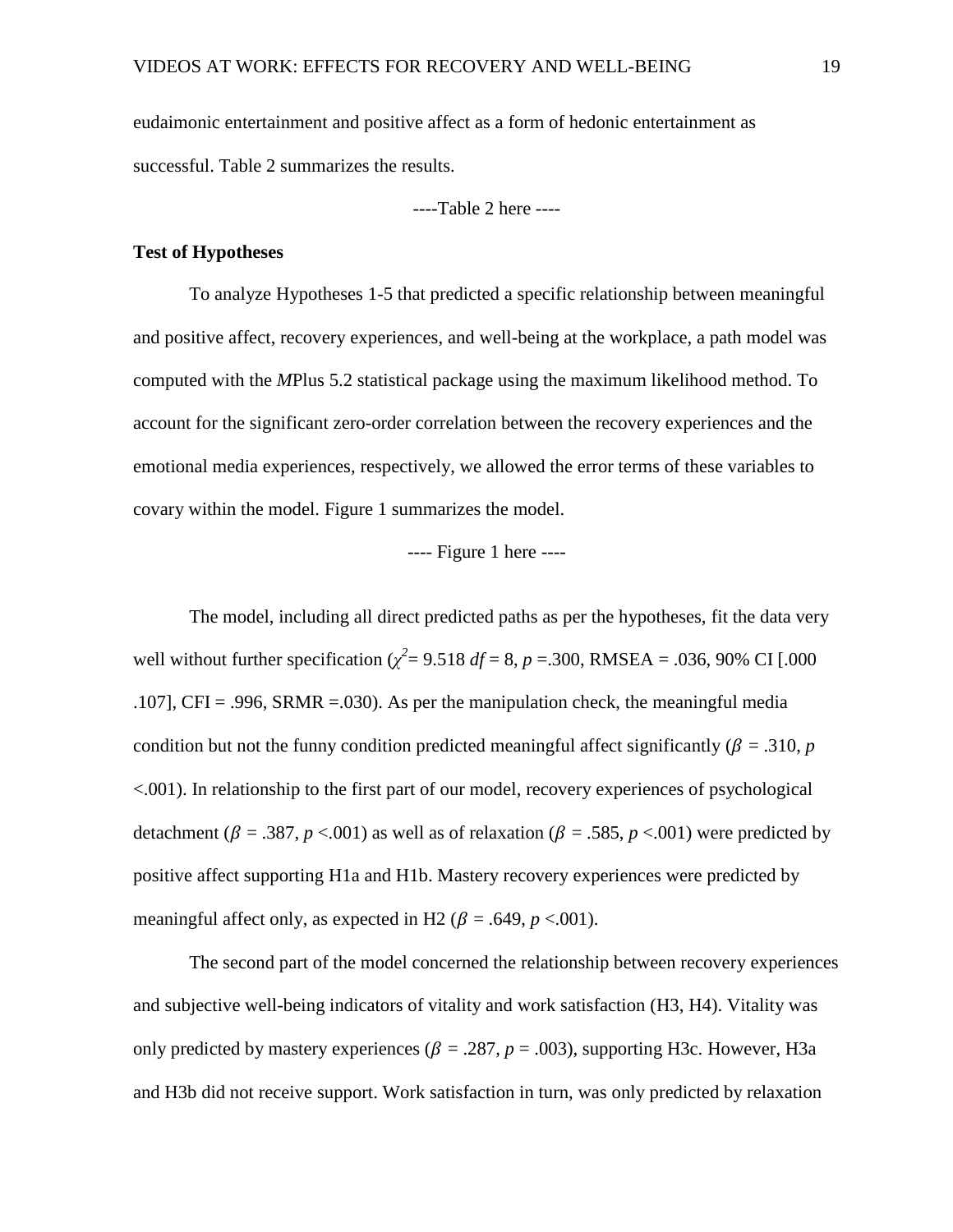$(\beta = .294, p = .001)$  supporting H4b; mastery experiences (H4c) only predicted work satisfaction marginally significantly ( $\beta$  = .166,  $p$  = .064). H4a, however, was not supported. Table 3 represents the zero-order correlations between variables, as they were included in the model.

#### ----Table 3 here ----

In opposition to Hypothesis 5a and 5b, neither positive affect nor meaningful affect predicted vitality. To investigate the indirect relationships between the variables as questioned in RQ1, a bootstrap analysis using 1000 bootstrap samples and bias-corrected confidence intervals was performed. It revealed that mastery experiences fully mediated the relationship between meaningful affect and vitality ( $\beta$  = .186,  $p$  = .010, 95% CI [.038 .323]). Additionally, recovery experiences of relaxation mediated the relationship between positive affect and work satisfaction ( $\beta$  = .162,  $p$  = .008, 95% CI [.033 .291]). Lastly, psychological detachment was not a significant mediator for any of the well-being variables.

#### **Discussion**

The aims of the present study were a) to investigate the recovery potential of entertainment media for employees in real working settings, b) to extend previous work on the recovery potential of eudaimonic and hedonic media by specific affective experiences, namely positive and meaningful affect, and c) to explore work satisfaction as an additional indicator for subjective well-being as impacted by recovery experiences.

We found a clear pattern for meaningful and funny videos to influence recovery and well-being. Whereas meaningful content seemed to increase levels of energy at work through mastery recovery experiences, satisfaction with work resulted from watching funny videos that made people feel relaxed. Our data demonstrated that meaningful affect, as a result of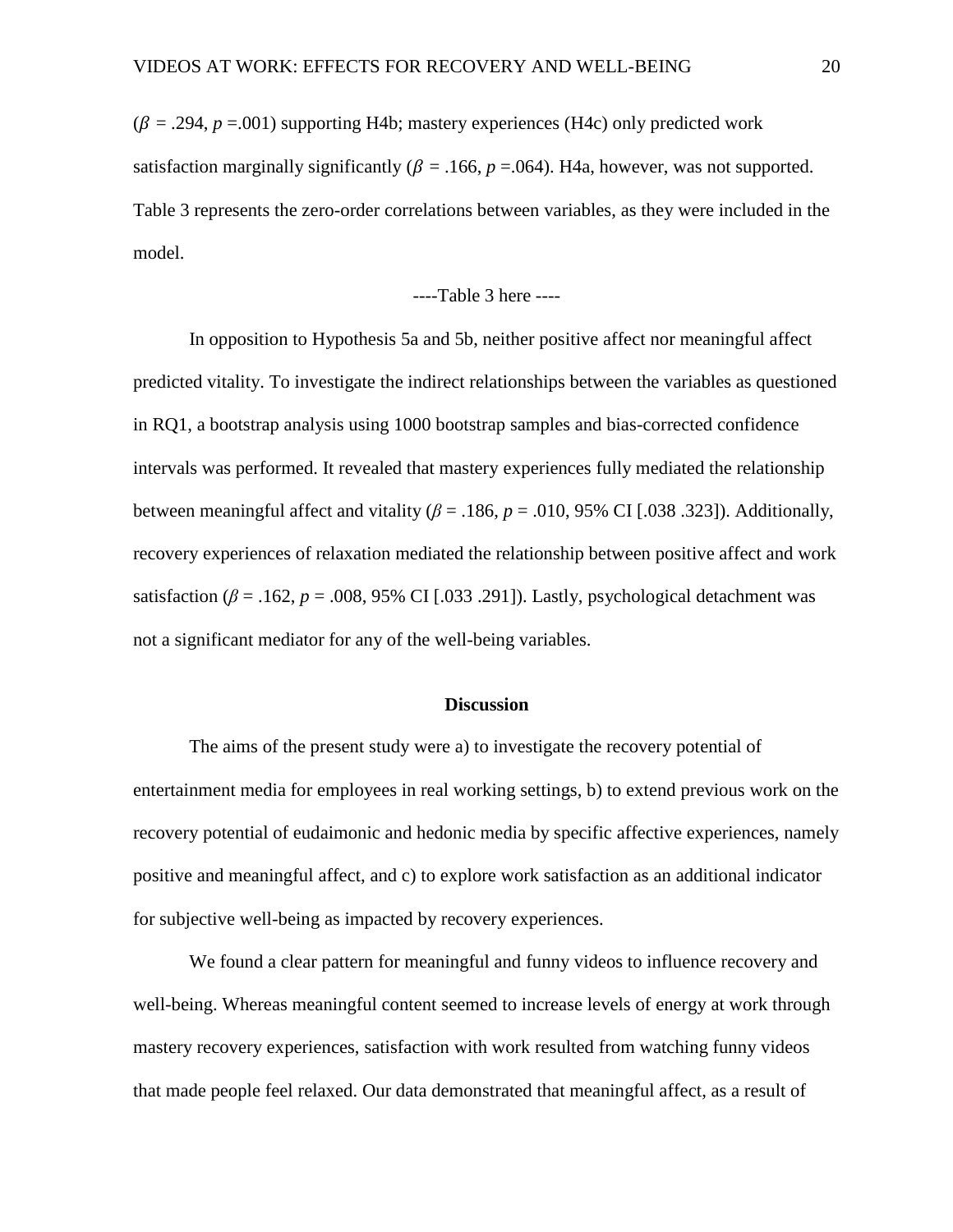watching a meaningful video, contributed to recovery experiences of mastery, whereas positive affect, as a result of watching a funny video, predicted psychological detachment and relaxation. First, our findings further support the two-factor model of entertainment (Vorderer, 2011), pointing out the different experiential states of entertainment as well as the differentiating effects that go beyond the entertainment experience. Second, our findings replicate and extend previous laboratory research that has addressed the effects of general hedonic and eudaimonic entertainment experiences on recovery (Rieger et al., 2014, 2015). Meaningful media content seems to particularly pertain to mastery recovery experiences, whereas hedonic, funny content helps people to relax and psychologically detach from work.

Overall, our data illustrate a unique potential of mediated meaningful experiences, that are happy and sad in nature, versus purely positive experiences to elicit a comprehensive set of recovery experiences at work, including recovery through psychological detachment, relaxation, and mastery. Whereas funny cat videos may be enjoyable to watch and even increase positive emotions and energy and decrease negative emotions and feeling drained and tired (Gall Myrick, 2015), they do not seem to be well suited to replenish any internal resources such as self-efficacy or positive moods, as moving and thought-provoking clips may do: Our data point out that hedonic media experiences (positive affect) are not related to the more cognitively demanding recovery dimension of mastery experiences. Thus, whereas lighthearted entertainment seems to be relaxing and distracting in nature, it does not lead to recovery through feelings of competence and psychological growth. Meaningful media content, in contrast, may present a cognitive and emotional challenge to the viewer to master the more complex story line and manage their opposing emotional experiences (mixed affect). Upon completion of such meaningful mediated stories the viewer may experience a feeling of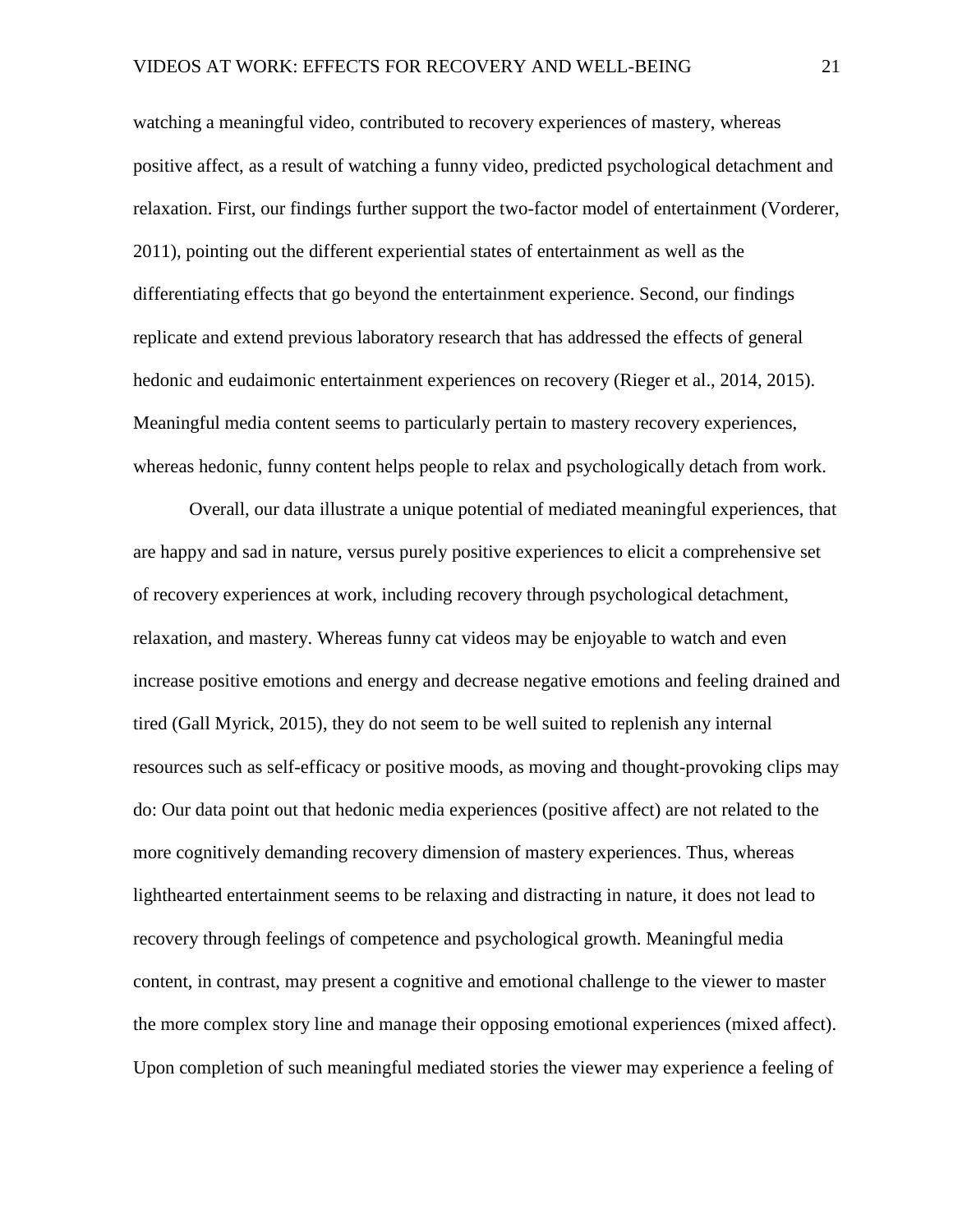accomplishment, which increases their mood and feelings of self-efficacy, and thus aids their recovery.

The second part of our model (H2, H3) explored the differential effects of recovery experiences as direct responses to media stimuli on the subjective well-being indicators of vitality and work-satisfaction. Considering former research (Rieger et al., 2014), it seems that the association between psychological detachment and vitality, and also the one between relaxation and vitality (though significant in the zero-order correlations) do not explain enough variance in a broader path model. Instead, only mastery experiences predict vitality, a relationship that was also significant in Rieger et al's model (2014). This can be explained by the rationale that mastery experiences represent successful coping with a challenge, as outlined, which also has an activating effect (Sonnentag et al., 2008). This may be particularly relevant in a work environment where deep relaxation and complete detachment from the work tasks at hand could even be detrimental for the remaining work-day. Instead, mastery experiences, as a result of watching short meaningful videos, seem to be particularly energizing for employees who lack taking breaks at work, providing them with a feeling of competence to master the work challenges ahead. This relationship may be the reverse in a private context after-work. There, a recharging through cognitive detachment and physiological deactivation (relaxation) may be more important to feel replenished and energized than the experience of personal growth (mastery experience). Future research is needed to better understand the role different contexts play for each individual recovery experience and their impact on well-being.

For work satisfaction, the second indicator of subjective well-being as defined in this study, only relaxation was a significant predictor in the model. Work satisfaction is defined as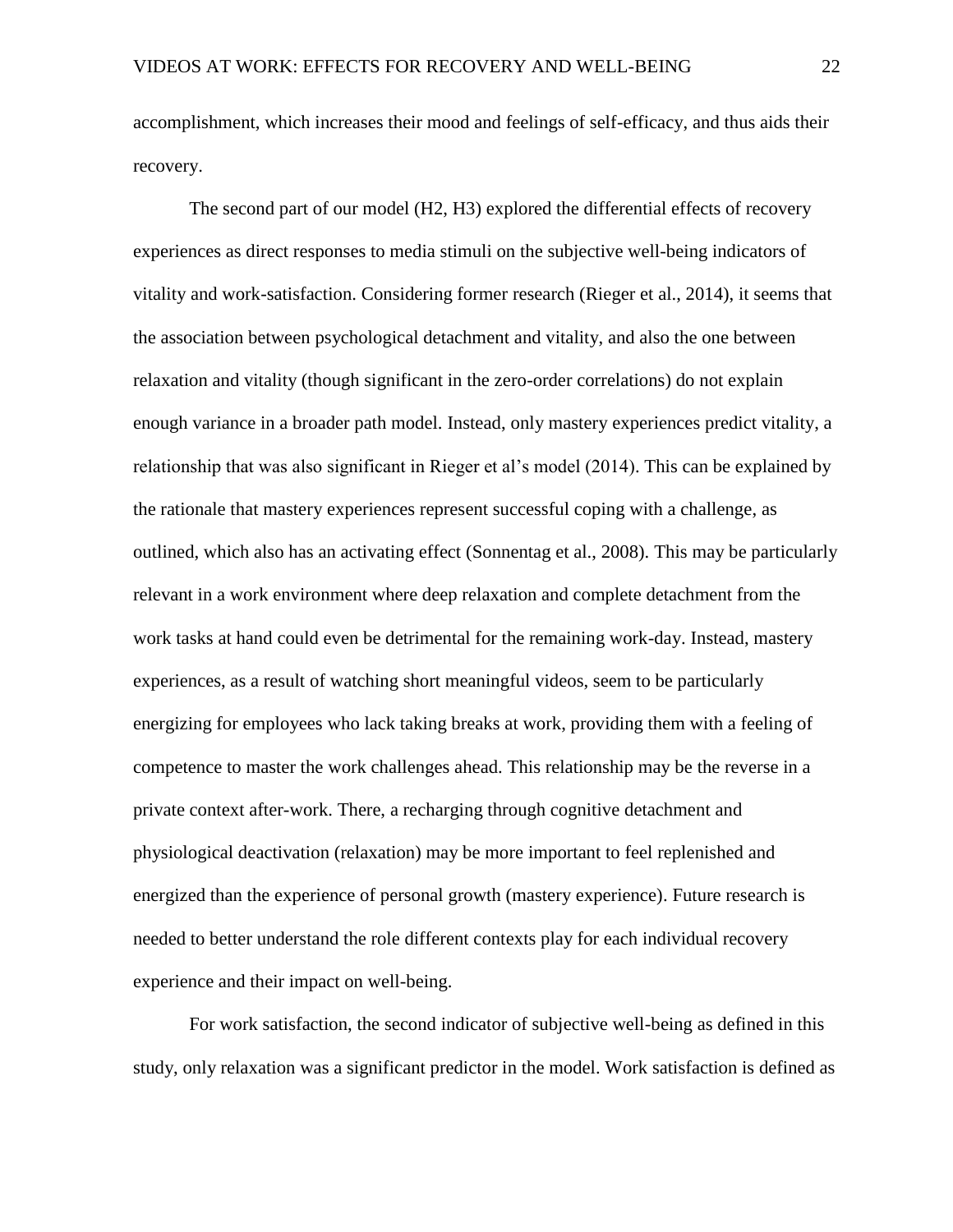a state in which employees see their work as fulfilling, increasing their sense of self-worth, and advancing their skills (among others, see Parker & Hyett, 2011). Thus, it makes sense that in order to feel fulfilled, self-worthy, capable, and effective at work (Parker & Hyett, 2011), a relaxed body and positive affect are important. In fact, Huelsheger and colleagues (2013) showed that mindfulness, defined as non-judgmental present moment awareness, decreased emotional exhaustion at work and increased job satisfaction. One mechanism explaining this finding is the increased activity in the parasympathetic nervous system (i.e., Ditto, Eclache, & Goldman, 2006): the part of our autonomous nervous system responsible for relaxation. It can be argued that a relaxed physiological state and the positive appraisal of this relaxation experience could also potentially make one more aware of the present moment—representing a state of mindful awareness—which then extends to a positive evaluation of one's work situation (i.e., work satisfaction). Future research is warranted to investigate the relationship between recovery experiences and mindfulness further.

Recovery mastery experiences were a marginally significant predictor for satisfaction with work. It can be argued, that a recovery one perceives through mastering a more challenging media exposure (eudaimonic entertainment) is not only activating in nature (vitality) but also relates to feelings of self-efficacy, fulfillment, and therefore, satisfaction at work. Psychological detachment, however, after controlling for the other recovery experiences, seems less crucial for either of the subjective well-being variables, supporting previous findings by Rieger et al. (2014). One of the mechanisms for psychological detachment is indeed not to think about work, which goes contrary to contemplating one's satisfaction with work. Thus, the recovery component of psychological detachment may be more relevant for well-being in a leisure context.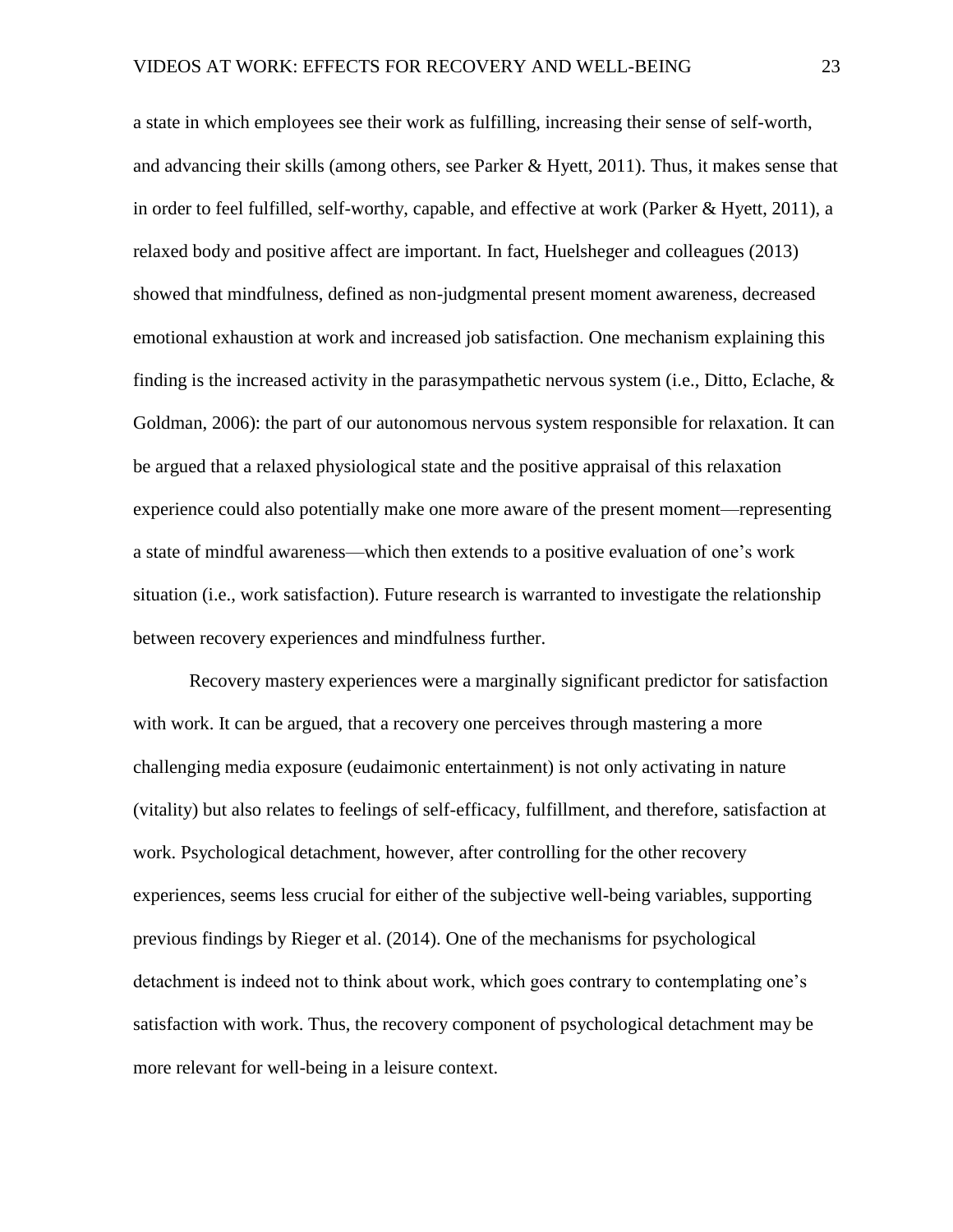Lastly, besides testing this overall path model, direct effects between the positive and meaningful affect and well-being, and the mediating role of recovery experiences were considered (H5, RQ). The results demonstrated only a marginally significant direct effect of meaningful affect on work satisfaction. In fact, the recovery experiences fully mediated the relationship between affective media experiences and subjective well-being indicators. Mastery experiences fully mediated the relationship between meaningful affect and vitality and relaxation mediated the relationship between positive affect and work satisfaction. These results provide additional support for the application of the theory of recovery (Sonnentag & Fritz, 2007) to the media and immediate work context. Our findings support employer's decisions to foster short video consumption breaks at work (for example in a weekly employee newsletter or internal discussion board) to aid employees' recovery and consequently foster well-being at work.

#### **Limitations**

Although our findings provide new insights into the effects of eudaimonic and hedonic media entertainment experiences on recovery and well-being in a work setting, several limitations have to be noted.

First, while the study extends previous research by implementing two videos per condition, the stimulus material is still limited in its scope. Eudaimonic entertainment experiences include a range of meaningful emotions. We expanded the conceptualization of meaningful affect by measuring gratitude in addition to elevation, but surely this broader measure of meaningful affect is not exhaustive. In addition, eudaimonic entertainment experiences are more complex than hedonic entertainment experiences. That is, they often include mixed affective experiences (e.g., Oliver et al., 2012), which means feeling happy and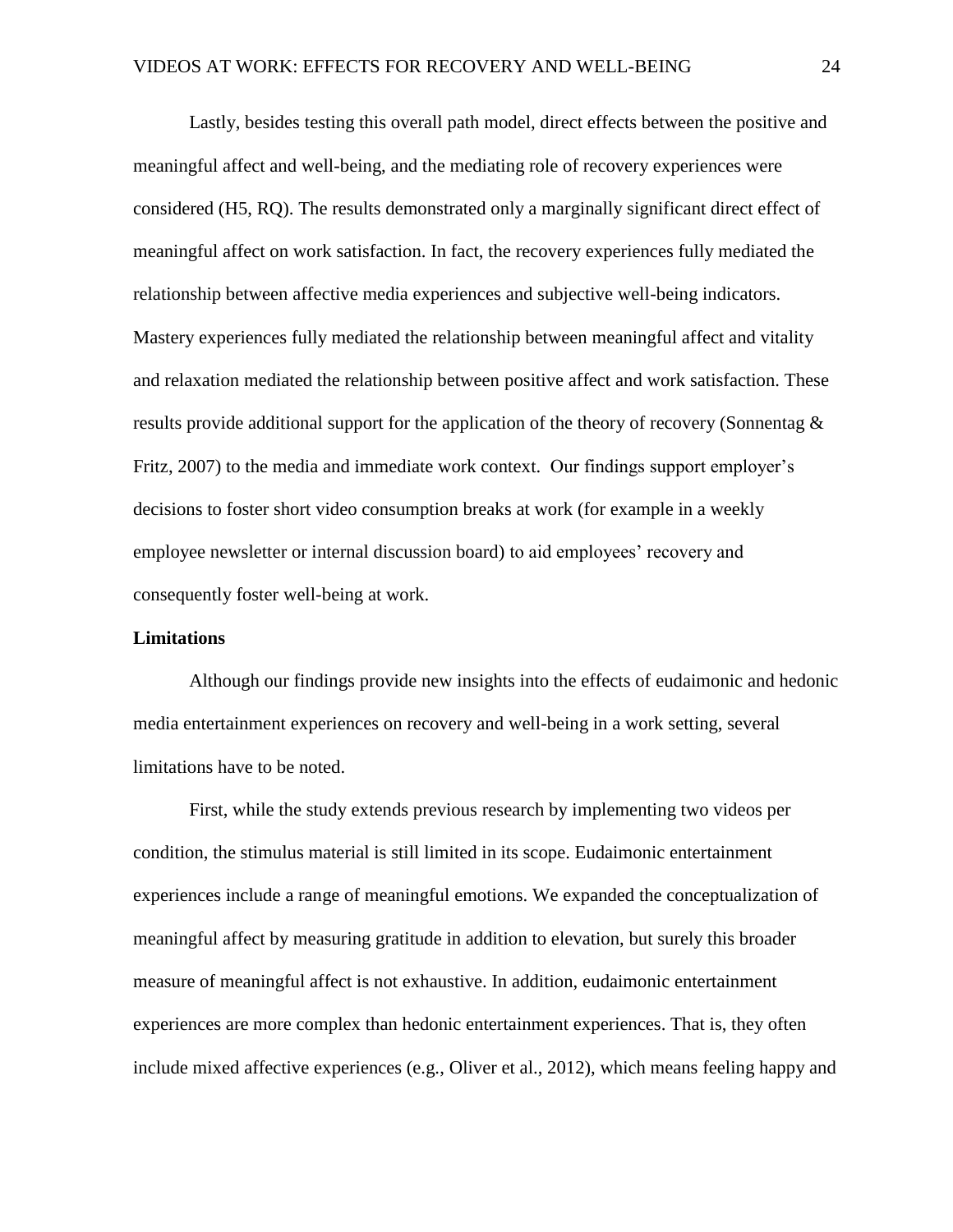sad at the same time. Consequently, it is hard to experimentally discriminate clearly meaningful content from purely positive content. Our selection of internet videos has high external validity in the sense that these are videos people can see on a regular basis if they chose to do so. Our pretest indeed showed significant differences of the meaningful videos between meaningful and fun affect, however, the student sample may have interpreted the meaningful affect inducing videos differently that the older sample in our main study did. In fact, research shows that age can impact one's perception and preference for meaningful media content (Oliver & Raney, 2011). Consequently, it is not surprising to see a strong correlation between meaningful and positive media experiences. In fact, it supports the concept of the mixed emotional nature of meaningful content (Oliver et al., 2012; Oliver & Raney, 2011). Independently, we want to point out that our model supports Rieger et al's (2014) model, despite these shortcoming. With these limitations in mind, it follows, that research on eudaimonic entertainment experiences encounters a specific challenge when determining their impact on media consumers. Future research is warranted to further conceptualize the individual affective experiences subsumed under eudaimonic entertainment experiences and their effects on recovery and well-being indicators.

Second, we only assessed two indicators of well-being, which certainly do not address the full range of well-being indicators that could potentially be relevant in the work context. Besides well-being, the effects of media-induced recovery experiences on cognitive performance are also highly relevant in the work context. Reinecke et al. (2011) showed that exposure to interactive and non-interactive media after experiencing work strain lead to a renewal of cognitive resources and increased cognitive performance through recovery experiences. It remains to be seen what forms of online videos watched during work, hedonic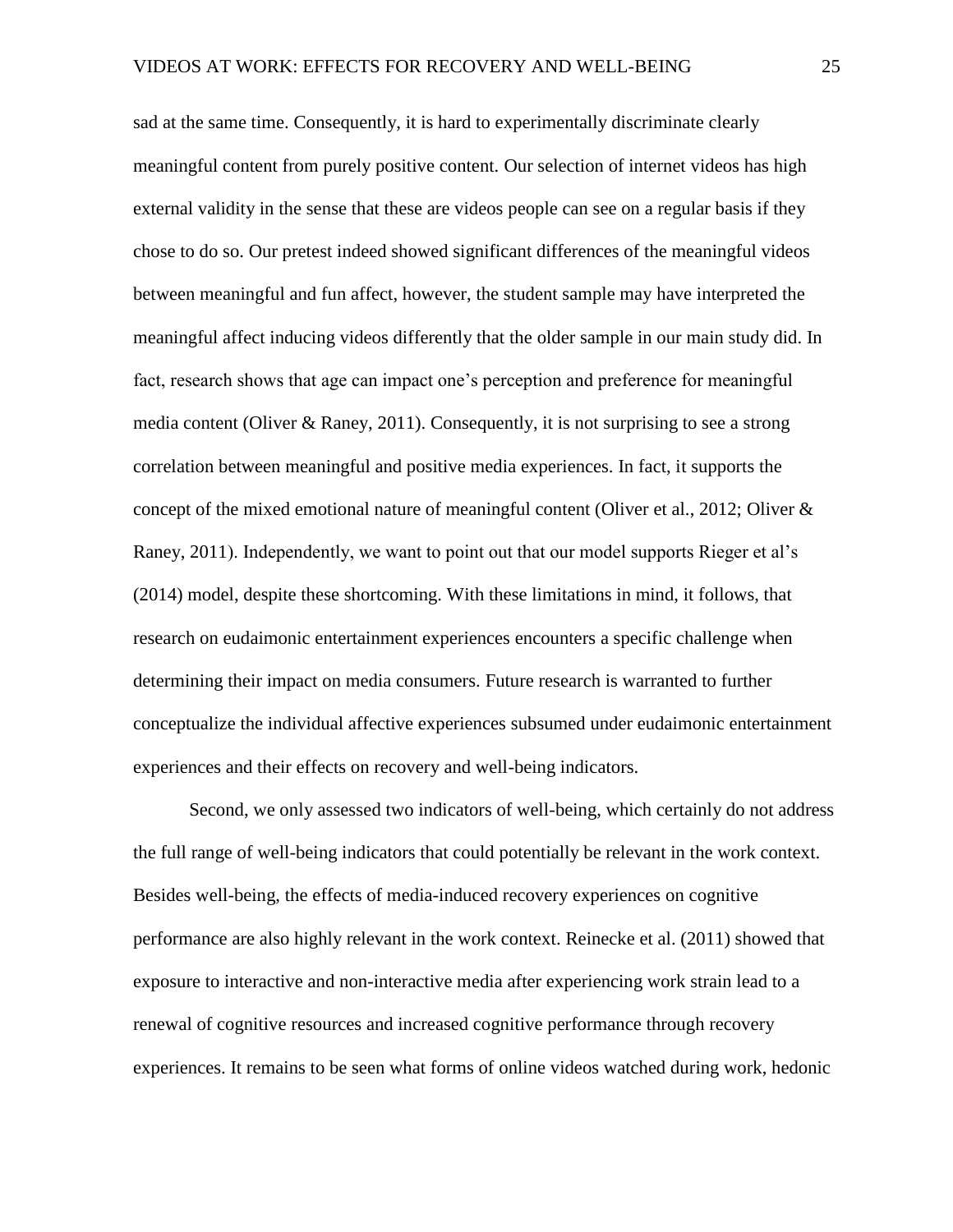or eudaimonic, have a higher potential to increase cognitive functioning through psychological recovery. Additionally, from an organizational standpoint it would be important to explore the role of exposure to online videos at work and behavioral outcomes beyond task performance. For example, future research would benefit the theoretical concept of recovery via media by investigating long-term effects from online video consumption at work on, for example, employee's stress levels, creativity, problem solving capacities or even absenteeism.

Third, it can be argued that our experimental design, which provided no choice for participants to select a particular video content, lead to rather conservative effects. Allowing employees to select their own videos could potentially lead to even greater recovery and wellbeing effects due to the feeling of autonomy and recovery control experience (Baard, Deci & Ryan, 2004; Sonnentag & Fritz, 2007).

#### **Conclusion**

In conclusion, the study indicates that the use of Youtube videos at work, though frequently considered as cyberslacking with primarily detrimental outcomes by prior research, seems to have positive implications for employees. Funny cat type of videos as well as more moving and meaningful clips that portray the altruistic nature of humanity have specific and independent recovery effects for employees and in turn impact work-place well-being aspects in a particular fashion.

#### **References**

Adler, M. G., & Fagley, N. S. (2005). Appreciation: Individual differences in finding value and meaning as a unique predictor of subjective well‐being. *Journal of Personality, 73*(1), 79-114.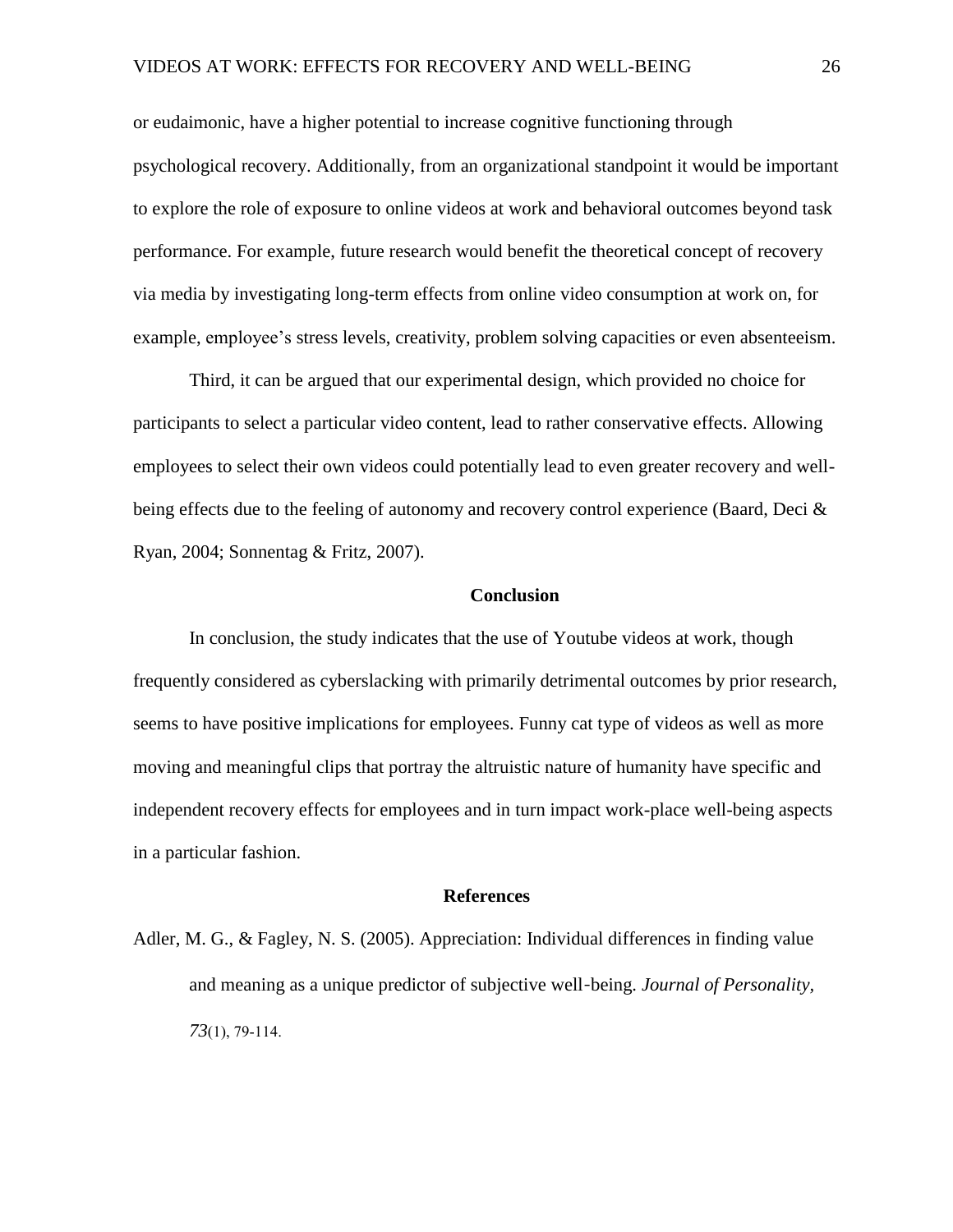- Algoe, S. B., & Haidt, J. (2009). Witnessing excellence in action: The 'other-praising' emotions of elevation, gratitude, and admiration. *The Journal of Positive Psychology, 4*(2), 105-127.
- American Psychological Association (n.d.). Stress in America. Paying with our health. Retrieved March, 2016 from: https://www.apa.org/news/press/releases/stress/2014/stressreport.pdf
- Baard, P. P., Deci, E. L., & Ryan, R. M. (2004). Intrinsic need satisfaction: A motivational basis of performance and Weil‐Being in two work Settings. *Journal of Applied Social Psychology, 34*(10), 2045-2068.
- Bartlett, M.Y., & DeSteno, D. (2006). Gratitude and prosocial behavior: Helping when it costs you. *Psychological Science*, *17*, 319-325.
- Bartsch, A., Kalch, A., & Oliver, M. B. (2014). Moved to think. *Journal of Media Psychology, Theories, Methods, and Applications, 26,125-140. DOI: 10.1027/1864- 1105/a000118*
- Bartsch, A., & Schneider, F. M. (2014). Entertainment and politics revisited: How nonescapist forms of entertainment can stimulate political interest and information seeking. *Journal of Communication, 64*, 369-396. doi:10.1111/jcom.12095
- Binnewies, C., Sonnentag, S., & Mojza, E. J. (2010). Recovery during the weekend and fluctuations in weekly job performance: A week‐level study examining intra‐individual relationships. *Journal of Occupational and Organizational Psychology, 83*(2), 419-441.
- Chancellor, J., Layous, K., & Lyubomirsky, S. (2015). Recalling positive events at work makes employees feel happier, move more, but interact less: A 6-week randomized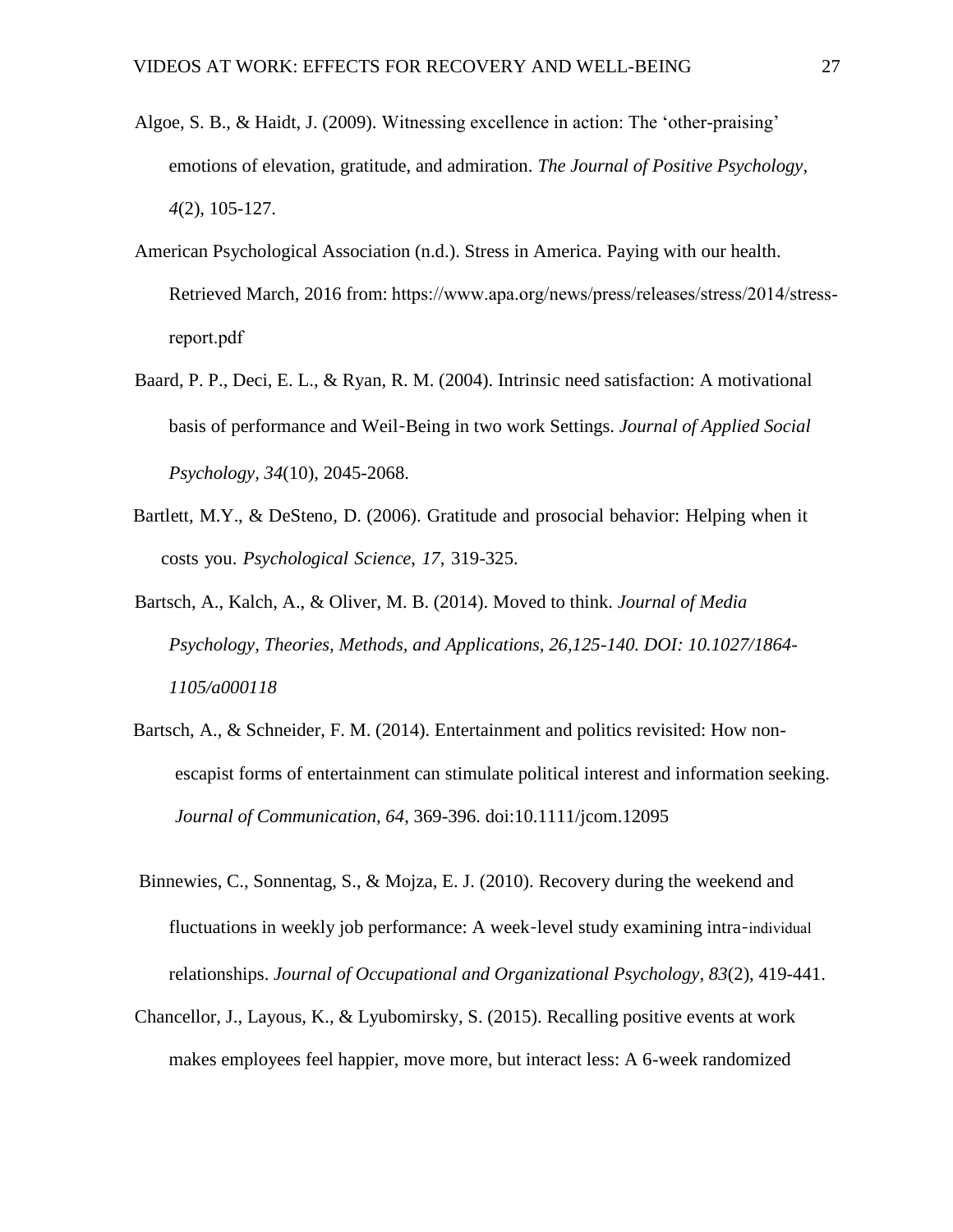controlled intervention at a Japanese workplace. *Journal of Happiness Studies, 16*(4), 871-887. doi:10.1007/s10902-014-9538-z

- Chang, E. (1998). Does dispositional optimism moderate the relation between perceived stress and psychological well being? A preliminary investigation. *Personality and Individual Differences, 25*, 233-240
- Coker, B. L. (2011). Freedom to surf: The positive effects of workplace internet leisure browsing. *New Technology, Work and Employment, 26*(3), 238-247.
- Craig, A., & Cooper, R. (1992). Symptoms of acute and chronic fatigue. *Handbook of Human Performance, 3*, 289-339.
- Deci, E. L., & Ryan, R. M. (Eds.). (2002). *Handbook of self-determination research*. Rochester, NY: University of Rochester Press.
- Diener, E. (1984). Subjective well-being. *Psychological Bulletin, 95*, 542–575.
- Diener, E., Emmons, R. A., Larsen, R. J., & Griffin, S. (1985). The Satisfaction with Life Scale. *Journal of Personality Assessment, 49,* 71-75.
- Diessner, R., Iyer, R., Smith, M., M., Haidt, J. (2013). Who engages with moral beauty? *Journal of Moral Education*, 42, 139-163.
- Ditto B., Eclache M., & Goldman N. (2006). Short-term autonomic and cardiovascular effects of mindfulness body scan meditation. *Annals of Behavioral Medicine*, *32*, 227–234.
- Eastin, M. S., Glynn, C. J., & Griffiths, R. P. (2007). Psychology of communication technology use in the workplace. *CyberPsychology & Behavior, 10*(3), 436-443.
- Emmons, R. A., & McCullough, M. E. (2003). Counting blessings versus burdens: An experimental investigation of gratitude and subjective well-being in daily life. *Journal of Personality and Social Psychology, 84*(2), 377-389. doi:10.1037/0022-3514.84.2.377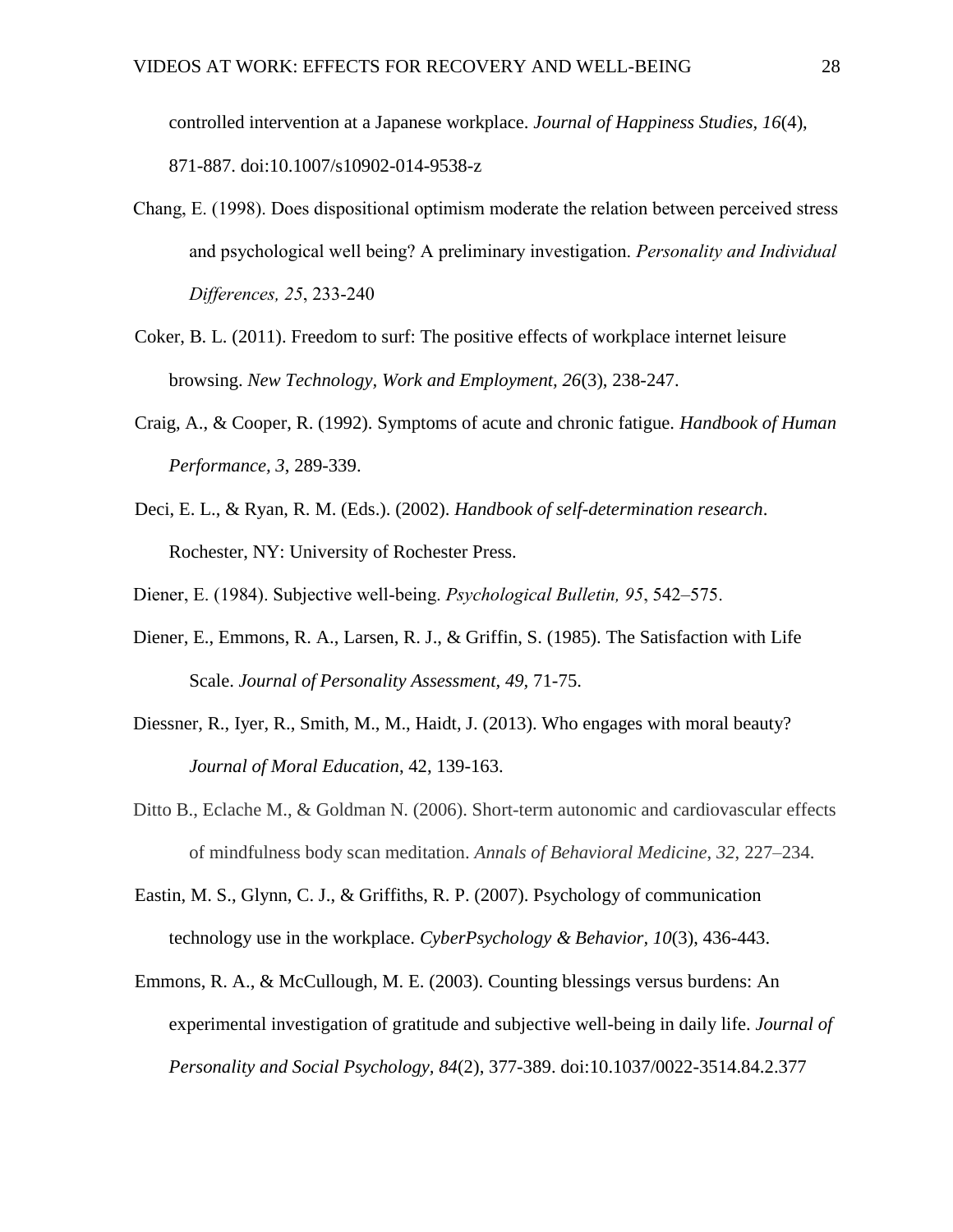- Ersner-Hershfield, H., Mikels, J. A., Sullivan, S. J., & Carstensen, L. L. (2008). Poignancy: Mixed emotional experience in the face of meaningful endings. *Journal of Personality and Social Psychology*, 94, 158–167.
- Festinger, L. (1957). *A Theory of cognitive dissonance*. Stanford, CA: Stanford University Press.
- Fredrickson, B. L. (2004). Gratitude, like other positive emotions, broadens and builds. In R. A. Emmons & M. E. McCullough (Eds.), *The Psychology of Gratitude* (pp. 145-166). New York, NY: Oxford University Press.
- Freeman, D., Aquino, K., & McFerran, B. (2009). Overcoming beneficiary race as an impediment to charitable donation: Socialdominance orientation, the experience of moral elevation, and donation behavior. *Personality and Social Psychology Bulletin*, *35*, 72-84.
- Gallagher, M.W., Lopez, S.J., Preacher, K.J. (2009). The hierarchical structure of well-being. *Journal of Personality, 77*(4), 1025-1-50.
- Garrett, R. K., & Danziger, J. N. (2008a). Disaffection or expected outcomes: Understanding personal internet use during work. *Journal of Computer‐Mediated Communication, 13*(4), 937-958.
- Garrett, R. K., & Danziger, J. N. (2008b). On cyberslacking: Workplace status and personal internet use at work. *CyberPsychology & Behavior, 11*(3), 287-292.
- Geraghty, A. W. A., Wood, A. M., & Hyland, M. E. (2010). Dissociating the facets of hope: Agency and pathways predict dropout from unguided self-help therapy in opposite directions. *Journal of Research in Personality, 44*(1), 155-158. doi:10.1016/j.jrp.2009.12.003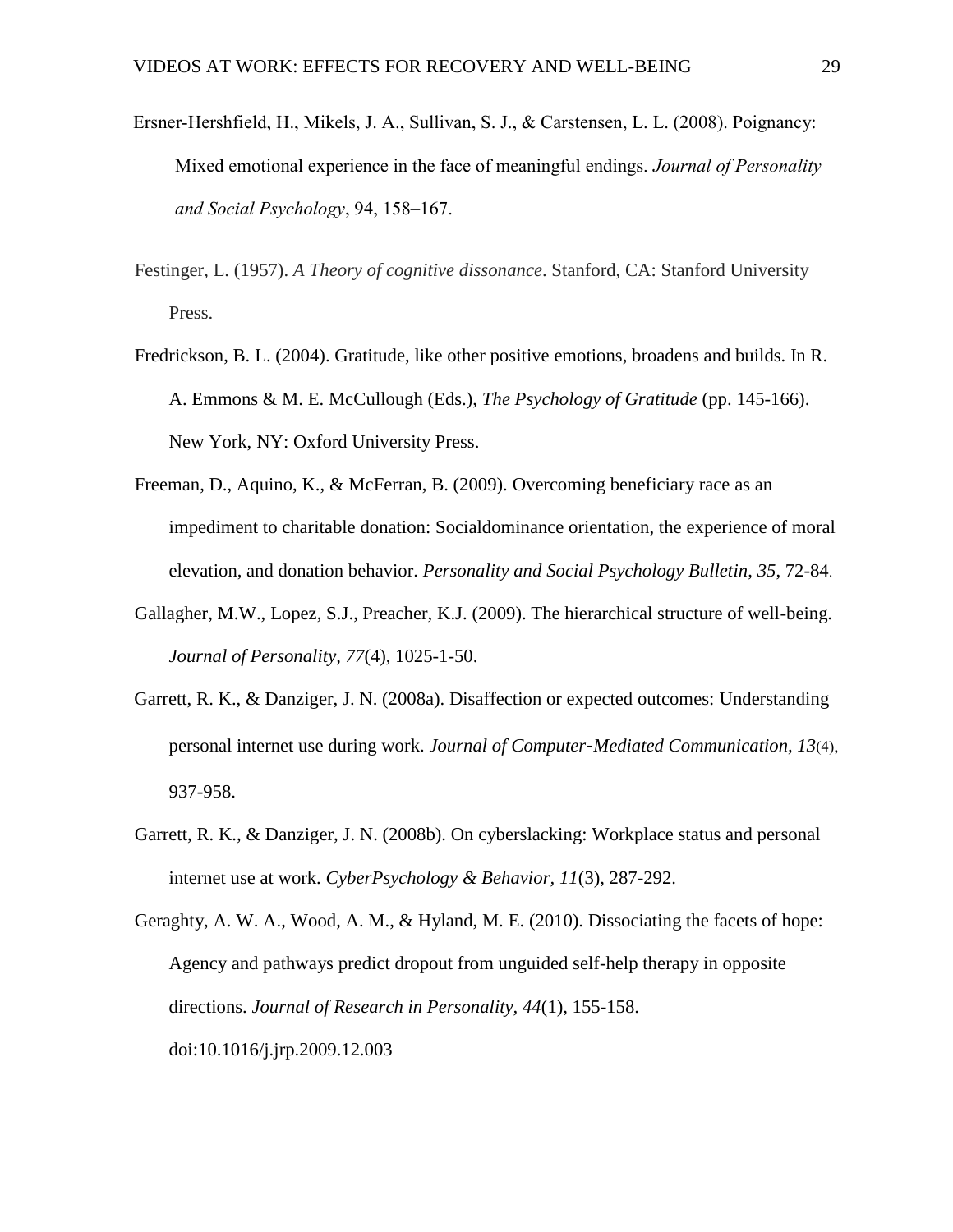- Geurts, S. A., & Sonnentag, S. (2006). Recovery as an explanatory mechanism in the relation between acute stress reactions and chronic health impairment. *Scandinavian Journal of Work, Environment & Health*, 482-492.
- Greenfield, D. N., & Davis, R. A. (2002). Lost in cyberspace: The web@ work. *CyberPsychology & Behavior, 5*(4), 347-353.
- Haidt, J. (2003). Elevation and the positive psychology of morality. In C.L.M. Keyes & J. Haidt (Eds.), *Flourishing: Positive psychology and the life well-lived* (pp. 275-289). Washington, DC: American Psychological Association.
- Hu, L. -T., & Bentler, P.M. (1999). Cutoff criteria for fit indexes in covariance structure analysis: Conventional criteria versus new alternatives. *Structural Equation Modeling,*  6, l-55. doi: 10.1080/10705519909540118
- Hülsheger, U. R., Alberts, H. J., Feinholdt, A., & Lang, J. W. (2013). Benefits of mindfulness at work: The role of mindfulness in emotion regulation, emotional exhaustion, and job satisfaction. *Journal of Applied Psychology, 98*(2), 310-325.
- Kaplan, S., Bradley-Geist, J., Ahmad, A., Anderson, A., Hargrove, A., & Lindsey, A. (2014). A test of two positive psychology interventions to increase employee well-being. *Journal of Business & Psychology, 29*(3), 367-380. doi:10.1007/s10869-013-9319-4
- Keyes, C. L. M. (1998). Social well-being. *Social Psychology Quarterly*, 121-140.
- Khoo, G. S. (2016), Contemplating Tragedy Raises Gratifications and Fosters Self-Acceptance. *Human Communication Research, 42*, 269–291. doi: 10.1111/hcre.12074
- Knobloch-Westerwick, S., Gong, Y., Hagner, H., & Kerbeykian, L. (2012). Tragedy viewers count their blessings: Feeling low on fiction leads to feeling high in life. *Communication Research, 40*(6), 747- 766.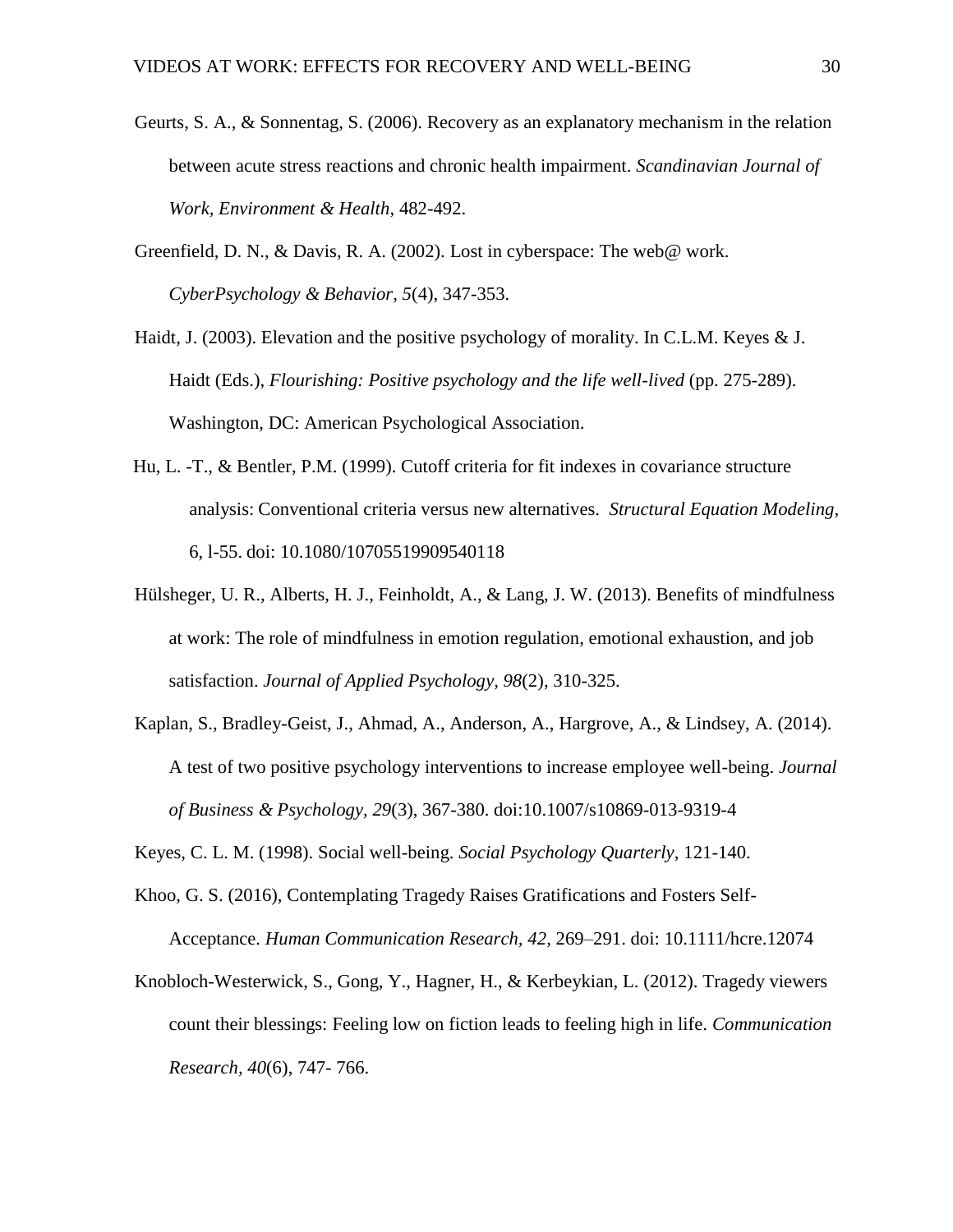- Lanham, M. E., Rye, M. S., Rimsky, L. S., & Weill, S. R. (2012). How gratitude relates to burnout and job satisfaction in mental health professionals. *Journal of Mental Health Counseling, 34*(4), 341-354.
- Lim, V. K., & Chen, D. J. (2012). Cyberloafing at the workplace: Gain or drain on work? *Behaviour & Information Technology, 31*(4), 343-353.Doi 10.1080/01449290903353054
- Lundberg, U. (2005). Stress hormones in health and illness: The roles of work and gender. *Psychoneuroendocrinology, 30*(10), 1017-1021.
- Mastrangelo, P. M., Everton, W., & Jolton, J. A. (2006). Personal use of work computers: Distraction versus destruction. *CyberPsychology & Behavior, 9*(6), 730-741.
- McCullough, M. E., Kilpatrick, S. D., Emmons, R. A., & Larson, D. B. (2001). Is gratitude a moral affect? *Psychological Bulletin, 127*, 249-266.
- McCullough, M. E., Tsang, J., & Emmons, R. A. (2004). Gratitude in intermediate affective terrain: Links of grateful moods to individual differences and daily emotional experience. *Journal of Personality and Social Psychology, 86*(2), 295-309. doi:10.1037/0022- 3514.86.2.295
- Meijman, T. F., Mulder, G., Drenth, P., & Thierry, H. (1998). Psychological aspects of workload. *Handbook of Work and Organizational Psychology.Volume, 2*.
- Newman, D.B., Tay, L., & Diener, E. (2014). Leisure and subjective well-being: A model of psychological mechanisms as mediating factors. *Journal of Happiness Studies, 15*(3), 555-578. DOI 10.1007/s10902-013-9435-x
- Nicholls, J. G. (1984). Achievement motivation: Conceptions of ability, subjective experience, task choice and performance. *Psychological Review, 91*(3), 328-346.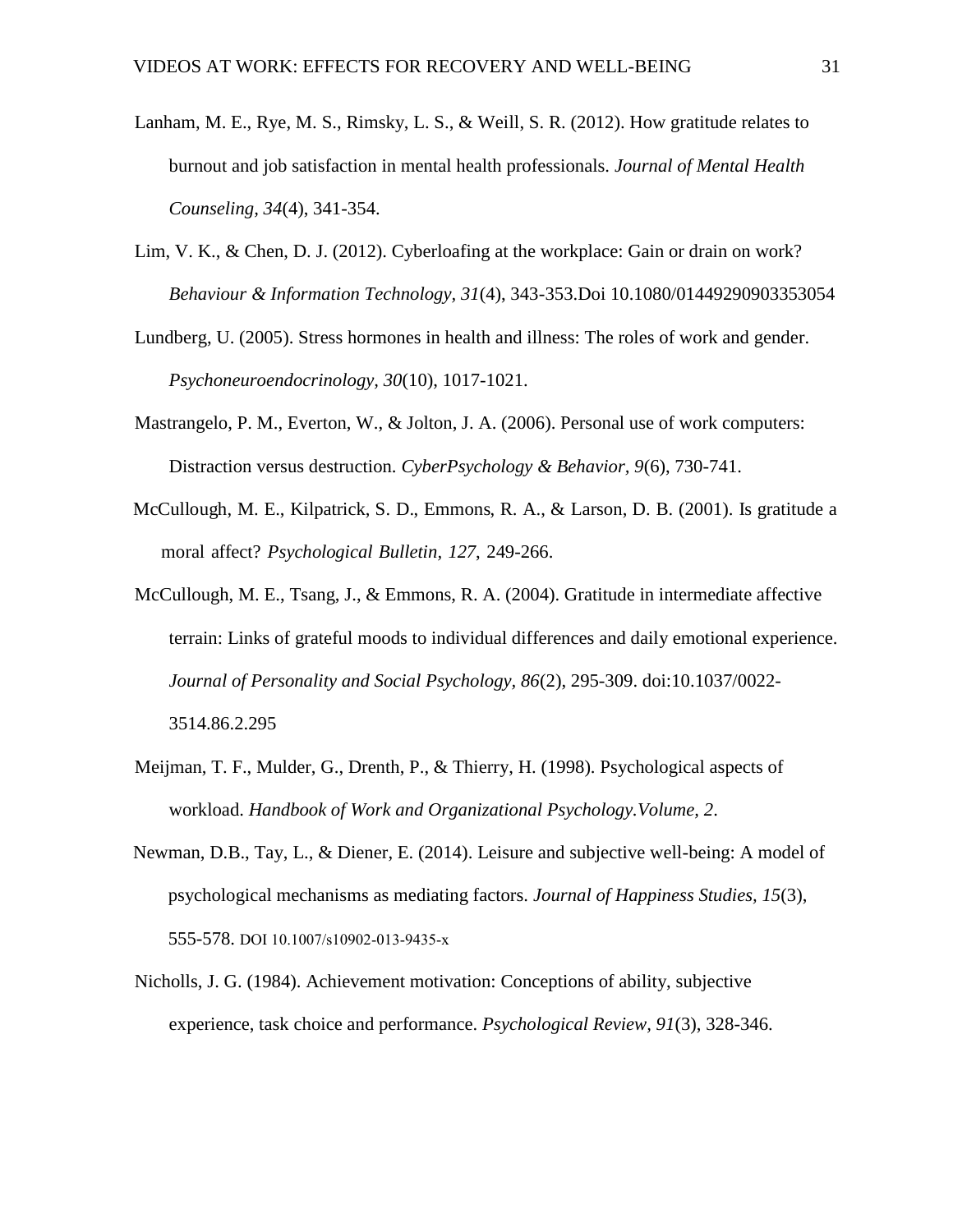- Oliver, M. B., & Bartsch, A. (2010). Appreciation as audience response: exploring entertainment gratifications beyond hedonism. *Human Communication Research*, *36*, 53- 81.
- Oliver, M. B. & Bartsch, A. (2011). Appreciation of entertainment. The importance of meaningfulness via virtue and wisdom. Journal of Media Psychology: Theories, Methods, and Applications, 23, 29-33.
- Oliver, M. B., Hartmann, T., & Woolley, J.K. (2012). Elevation in response to entertainment portrayals of moral virtue. *Human Communication Research, 38*, 360-378
- Oliver, M. B., & Raney, A. A. (2011). Entertainment as pleasurable and meaningful: Identifying hedonic and eudaimonic motivations for entertainment consumption. Journal of Communication, 61, 984-1004.
- Oravec, J. A. (2002). Constructive approaches to internet recreation in the workplace. *Communications of the ACM, 45*(1), 60-63.
- Parker, G. B., & Hyett, M. P. (2011). Measurement of well-being in the workplace: The development of the work well-being questionnaire. *The Journal of Nervous and Mental Disease, 199*(6), 394-397. doi:10.1097/NMD.0b013e31821cd3b9
- Reinecke, L. (2009a). Games at work: The recreational use of computer games during working hours. *Cyberpsychology & Behavior, 12*(4), 461-465.
- Reinecke, L. (2009b). Games and recovery: The use of video and computer games to recuperate from stress and strain. *Journal of Media Psychology: Theories, Methods, and Applications, 21*(3), 126-142. doi:10.1027/1864-1105.21.3.126
- Reinecke, L., Klatt, J., & Krämer, N. C. (2011). Entertaining media use and the satisfaction of recovery needs: Recovery outcomes associated with the use of interactive and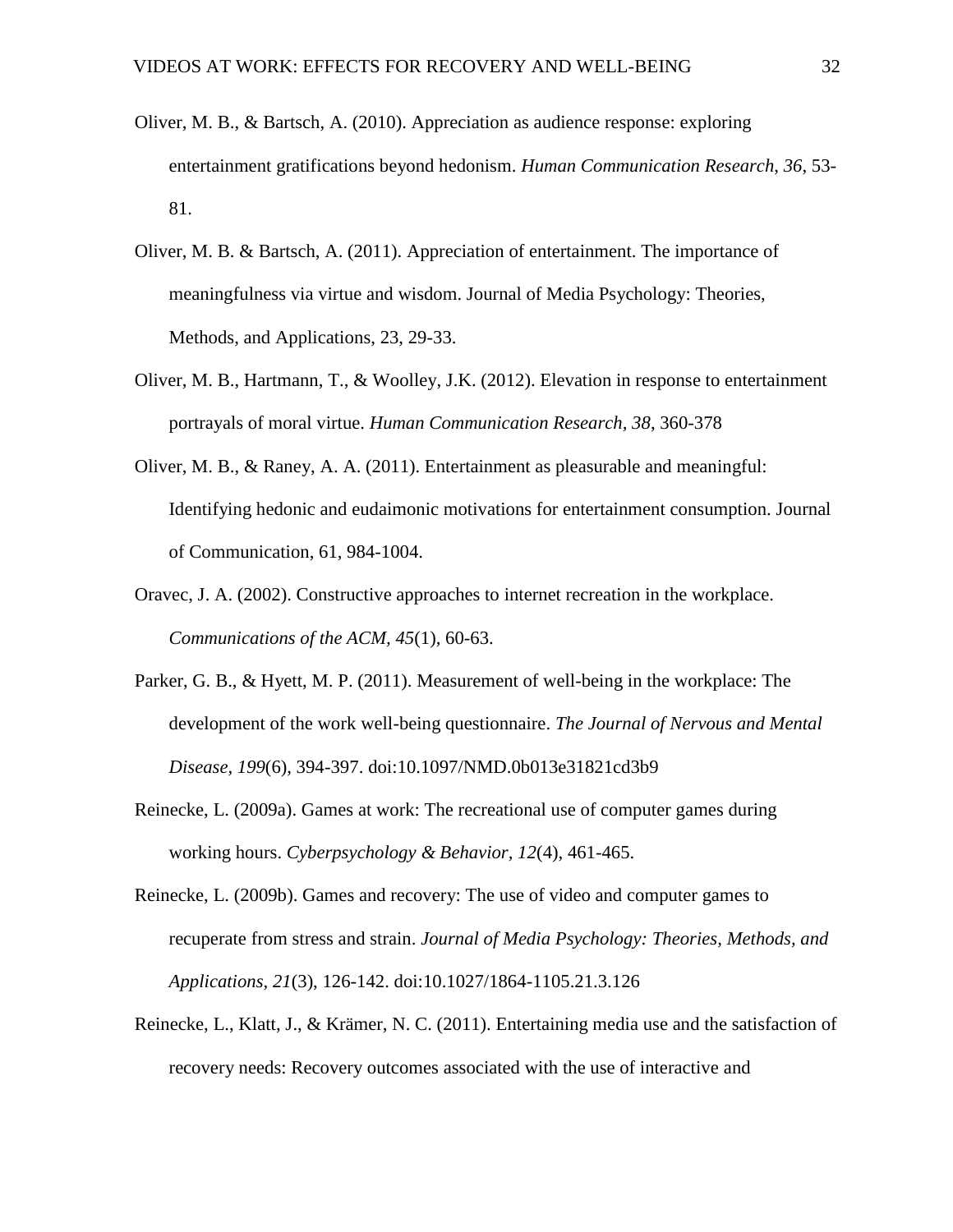noninteractive entertaining media. *Media Psychology, 14*(2), 192-215. doi:10.1080/15213269.2011.573466

- Rieger, D., Reinecke, L., Frischlich, L., & Bente, G. (2014). Media entertainment and Well‐ Being—Linking hedonic and eudaimonic entertainment experience to Media‐Induced recovery and vitality. *Journal of Communication, 64*(3), 456-478. doi: 10.1111/jcom.12097
- Rieger, D., Reinecke, L., & Bente, G. (2015). Media-induced recovery: The effects of positive versus negative media stimuli on recovery experience, cognitive performance, and energetic arousal. *Psychology of Popular Media Culture,* doi:10.1037/ppm0000075
- Rieger, D., Kneer, J., Frischlich, L., Wulf, T., Rutkowski, O., & Bente, G. (2015, May). Enhancing Vitality - Physiological Evidence for the Recovery Potential of Entertaining Movies. Paper presented at the 64th Annual International Communication Association Conference. San Juan: Puerto Rico.
- Rosso, B. D., Dekas, K. H., & Wrzesniewski, A. (2010). On the meaning of work: A theoretical integration and review. *Research in Organizational Behavior, 30*, 91-127.
- Rubin, A.M. (1983). Television uses and gratifications: The interactions of viewing patterns and motivations. *Journal of Broadcasting and Electronic Media, 27*, 37-51.
- Ryan, R. M., & Deci, E. L. (2001). On happiness and human potentials: A review of research on hedonic and eudaimonic well-being. Annual Review of Psychology, *52*, 141-166.
- Ryan, R. M., & Deci, E. L. (2000). Self-determination theory and the facilitation of intrinsic motivation, social development, and well-being. *American Psychologist, 55*(1), 68-78.
- Ryan, R. M., & Frederick, C. (1997). On energy, personality, and health: Subjective vitality as a dynamic reflection of well‐being. *Journal of Personality, 65*(3), 529-565.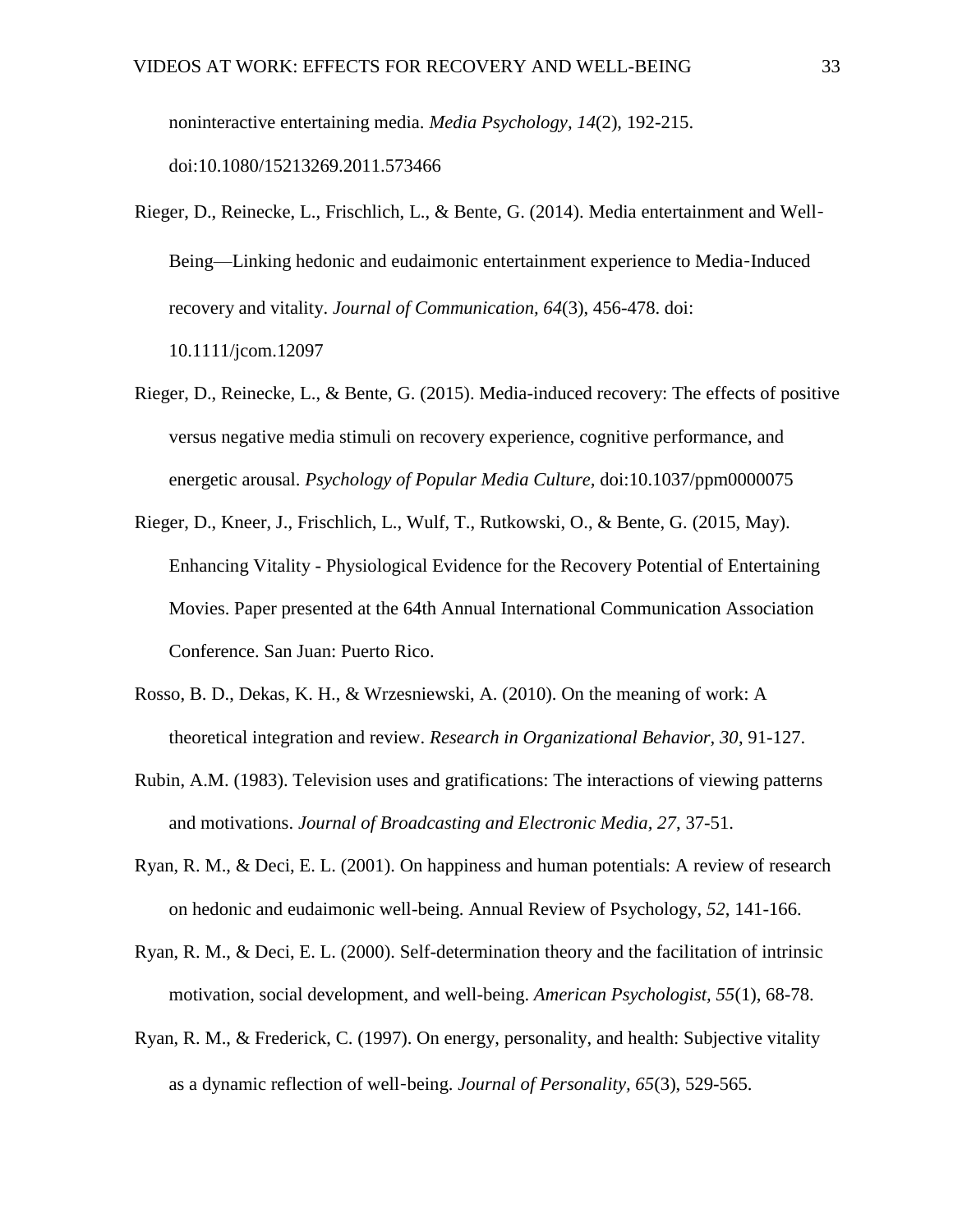- Ryff, C. D. (1989). Happiness is everything, or is it: Explorations on the meaning of psychological wellbeing. Journal of Personality and Social Psychology, 57, 1069-1081.
- Seligman, M. E. P., Steen, T. A., Park, N., & Peterson, C. (2005). Positive psychology progress: Empirical validation of interventions. *American Psychologist, 60*(5), 410-421. doi:10.1037/0003-066X.60.5.410
- Sheldon, K. M., & Lyubomirsky, S. (2006). Achieving sustainable gains in happiness: Change your actions, not your circumstances\*. *Journal of Happiness Studies, 7*(1), 55- 86. doi:10.1007/s10902-005-0868-8
- Siltaloppi, M., Kinnunen, U., & Feldt, T. (2009). Recovery experiences as moderators between psychosocial work characteristics and occupational well-being. *Work & Stress, 23*(4), 330-348.
- Sluiter, J. K., de Croon, E.M., Meijman, T. F., & Frings-Dresen, M. (2003). Need for recovery from work related fatigue and its role in the development and prediction of subjective health complaints. *Occupational and Environmental Medicine, 60 Suppl 1*, i62-i70.
- Sonnentag, S., Binnewies, C., & Mojza, E. J. (2008). " Did you have a nice evening?" A daylevel study on recovery experiences, sleep, and affect. *Journal of Applied Psychology, 93*(3), 674.
- Sonnentag, S., Binnewies, C., & Mojza, E. J. (2010). Staying well and engaged when demands are high: The role of psychological detachment. *Journal of Applied Psychology, 95*(5), 965.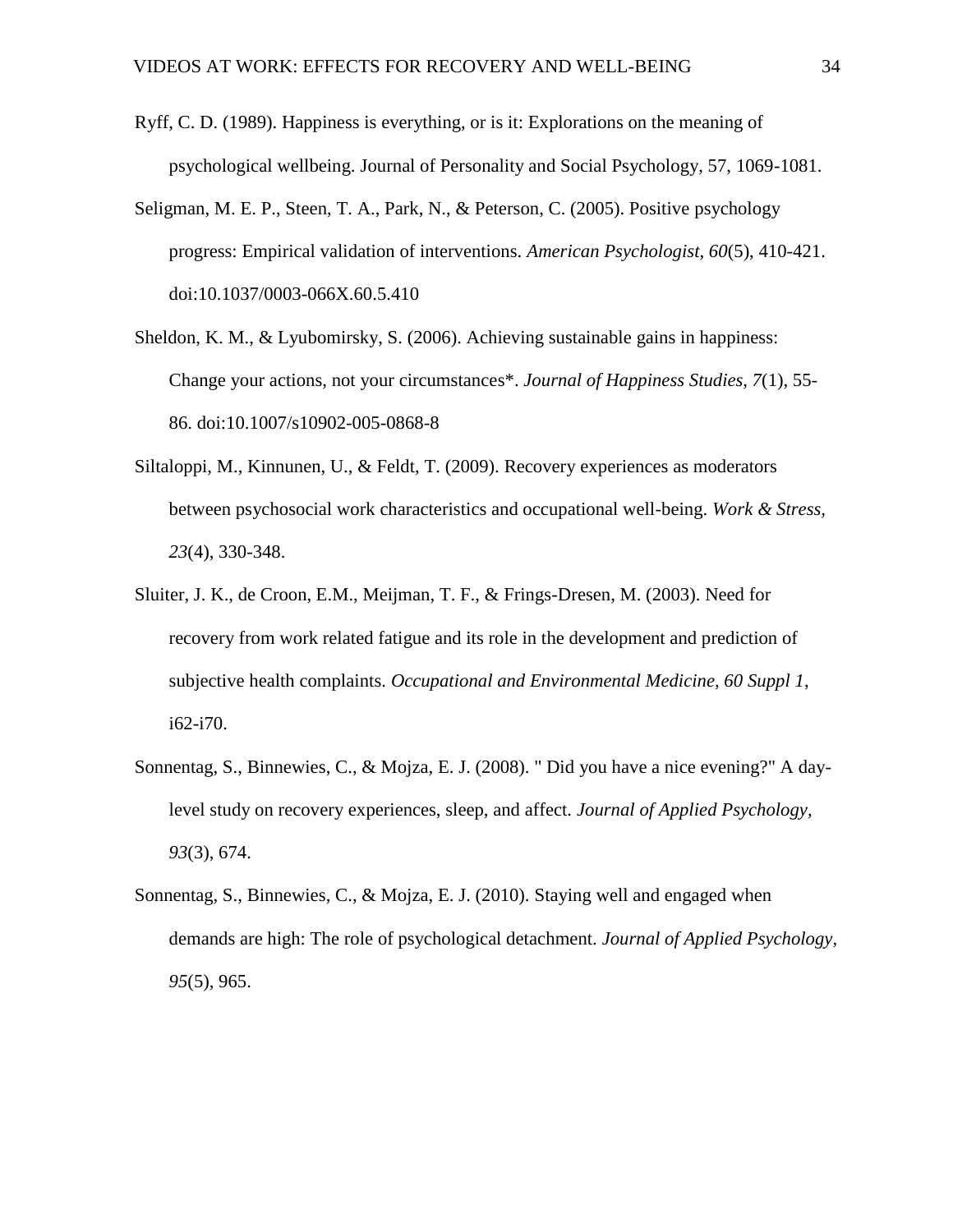- Sonnentag, S., & Fritz, C. (2007). The recovery experience questionnaire: Development and validation of a measure for assessing recuperation and unwinding from work. *Journal of Occupational Health Psychology, 12*(3), 204.
- Sonnentag, S., & Zijlstra, F. R. (2006). Job characteristics and off-job activities as predictors of need for recovery, well-being, and fatigue. *Journal of Applied Psychology, 91*(2), 330.
- Steger, M. F., Dik, B. J., & Duffy, R. D. (2012). Measuring meaningful work: The work and meaning inventory (WAMI). *Journal of Career Assessment.* doi: 1069072711436160.
- Thayer, R. E. (1989). *The biopsychology of mood and arousal*. New York, NY, US: Oxford University Press.
- Van den Broeck, A., Vansteenkiste, M., De Witte, H., & Lens, W. (2008). Explaining the relationships between job characteristics, burnout, and engagement: The role of basic psychological need satisfaction. *Work & Stress, 22*(3), 277-294.
- van Hooff, M. L., Geurts, S. A., Beckers, D. G., & Kompier, M. A. (2011). Daily recovery from work: The role of activities, effort and pleasure. *Work & Stress, 25*(1), 55-74.
- Vorderer, P. (2011). What's next? Remarks on the current vitalization of entertainment theory. *Journal of Media Psychology, 23*, 60-63. doi: 10.1027/1864-1105/a000034.
- Websense.com (n.d.). Statistics on Cyberloafing. Retrieved March, 2016 from: http://www.siop.org/Media/News/loafing.aspx
- Wirth, W., Hofer, M., & Schramm, H. (2012). Beyond pleasure: Exploring the eudaimonic entertainment experience. *Human Communication Research, 38*(4), 406-428. doi: 10.1111/j.l468-2958.2012.01434.x.
- Wood, A. M., Joseph, S., & Maltby, J. (2008). Gratitude uniquely predicts satisfaction with life: Incremental validity above the domains and facets of the five factor model. *Personality and Individual Differences, 45*(1), 49-54.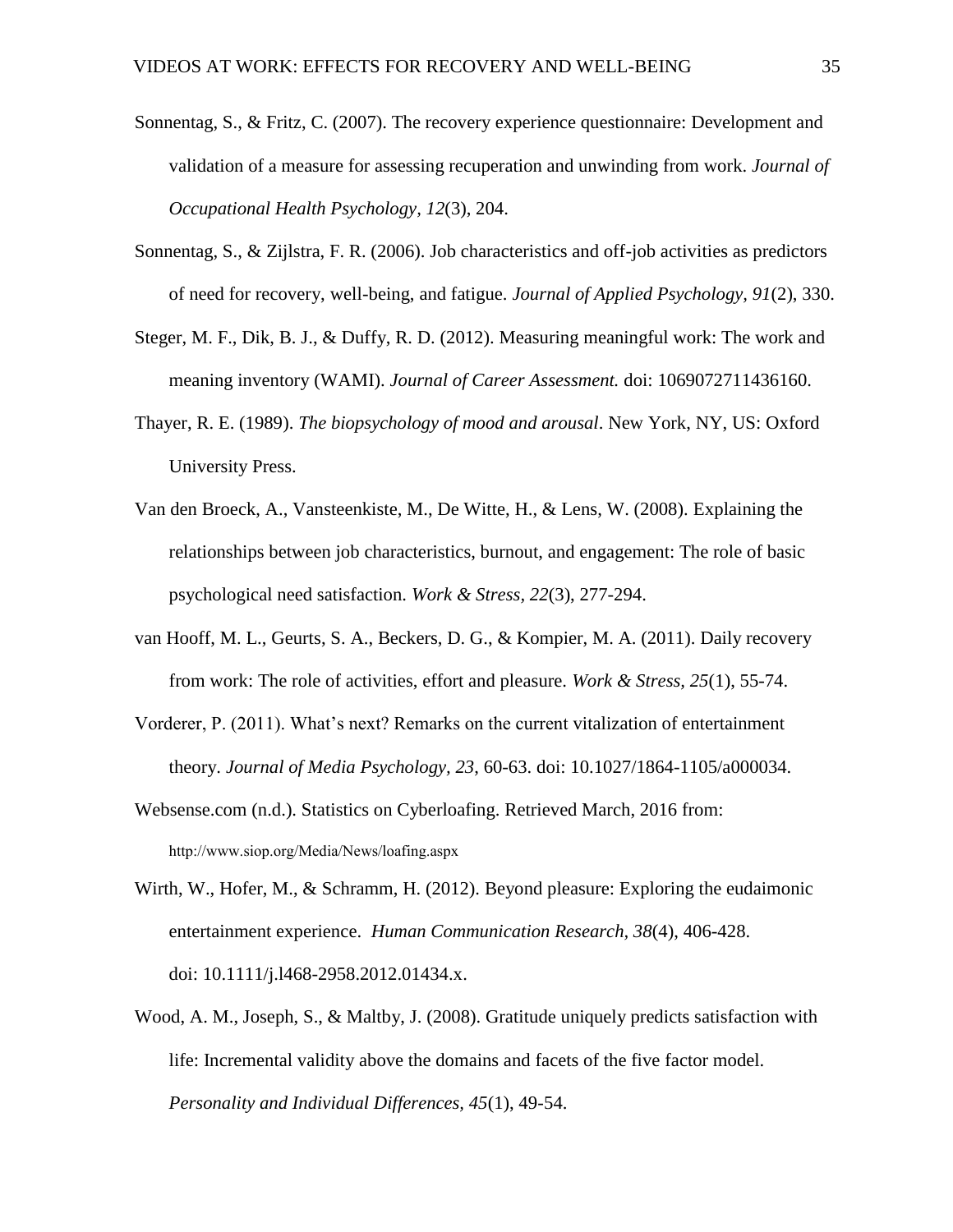- Wood, A. M., Froh, J. J., & Geraghty, A. W. A. (2010). Gratitude and well-being: A review and theoretical integration. *Clinical Psychology Review, 30*(7), 890-905. doi:10.1016/j.cpr.2010.03.005.
- Zijlstra, F., Cropley, M., & Rydstedt, L. (2014). From recovery to regulation: An attempt to reconceptualize 'recovery from work'. *Stress and Health, 30*(3), 244-252.
- Zillmann, D. (1988). Mood management through communication choices. *American Behavioral Scientist, 38*(4), 406-428. doi: 10.1177/000276488031003005.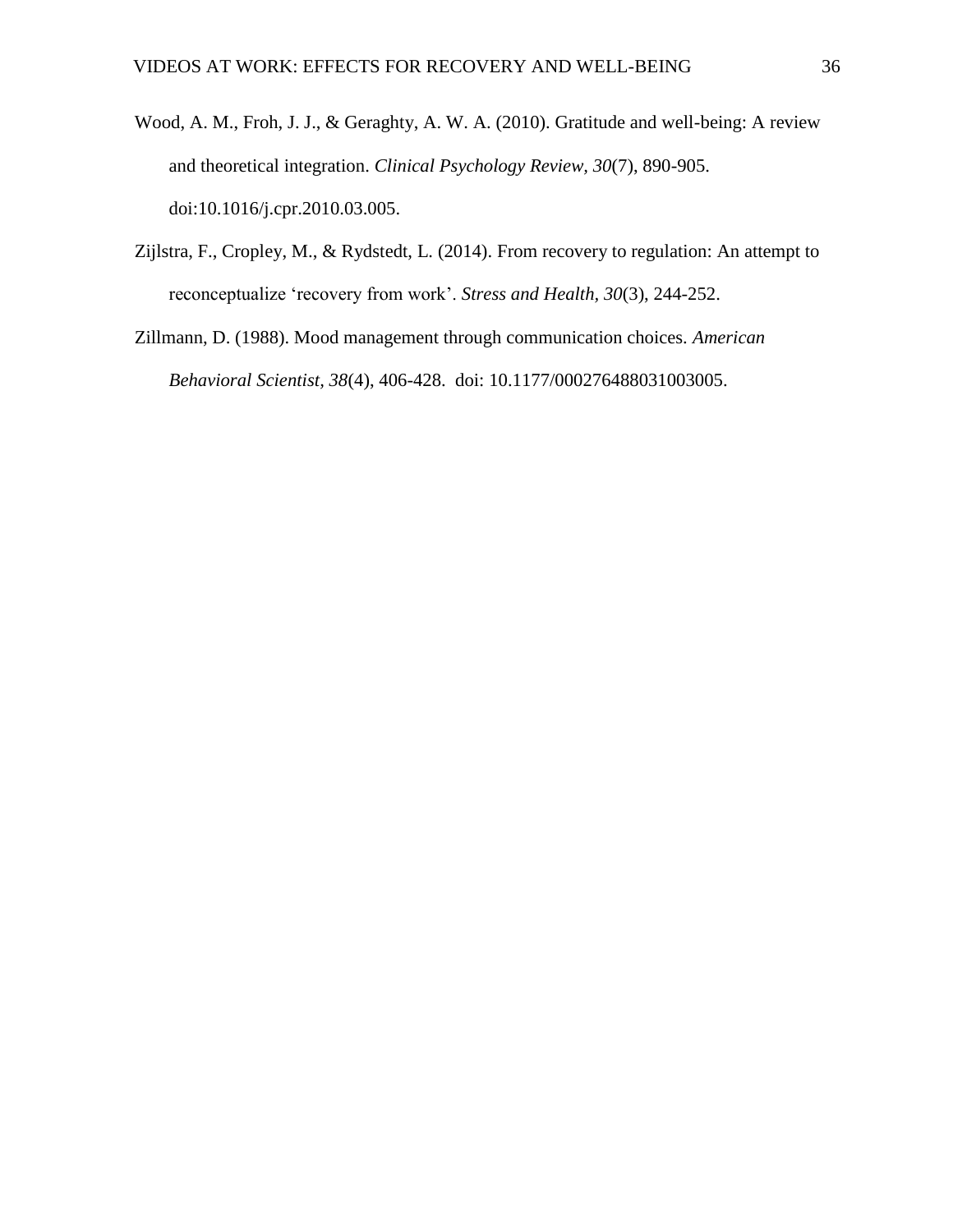Table 1.

| Videos                      |                   |                                                                            | Meaningful 1 Meaningful 2 Funny 1 $(n=12)$ Funny 2 $(n=20)$ |                             |
|-----------------------------|-------------------|----------------------------------------------------------------------------|-------------------------------------------------------------|-----------------------------|
|                             | $(n=20)$          | $(n=15)$                                                                   |                                                             |                             |
|                             | M(SD)             | M(SD)                                                                      | M(SD)                                                       | M(SD)                       |
| Gratitude ( $\alpha$ = .93) | 5.28 $(1.48)^{a}$ | $5.05 \left(1.72\right)^a$                                                 | $2.44(1.36)^{b}$                                            | 3.30 $(1.66)^b$             |
| Elevation ( $\alpha$ = .92) |                   | 5.52 (1.56) <sup>a</sup> 5.55 (1.49) <sup>a</sup> 2.17 (1.42) <sup>b</sup> |                                                             | 3.23 $(1.42)$ <sup>c</sup>  |
| Positive Affect             |                   | 3.95 $(1.65)^{a}$ 3.61 $(1.63)^{a}$ 4.50 $(1.66)^{b}$                      |                                                             | 5.00 $(1.52)^{b}$           |
| $(\alpha = .90)$            |                   |                                                                            |                                                             |                             |
| Hedonic Physio.             |                   | 2.23 (1.12) <sup>a</sup> 2.01 (1.23) <sup>a</sup> 3.12 (1.36) <sup>b</sup> |                                                             | 4.32 $(1.55)^{\circ}$       |
| $(\alpha = .79)$            |                   |                                                                            |                                                             |                             |
| Eudaimonic Physio.          |                   | 3.74 $(1.34)^a$ 3.81 $(1.43)^a$ 1.98 $(1.31)^b$                            |                                                             | 3.39 $(1.82)$ <sup>ca</sup> |
| $(\alpha = .85)$            |                   |                                                                            |                                                             |                             |

*Means, Standard Deviations and Corresponding Significant t Test Result for Pretest Videos*

*Note*. Different subscripts within rows indicate significant differences between videos on  $p <$ .05. Hedonic Physio = Hedonic Physiological Indicators, Eudaimonic Physio. = Eudaimonic Physiological Indicators (cf. Oliver et al., 2012). See Appendix for the list of videos.

Table 2.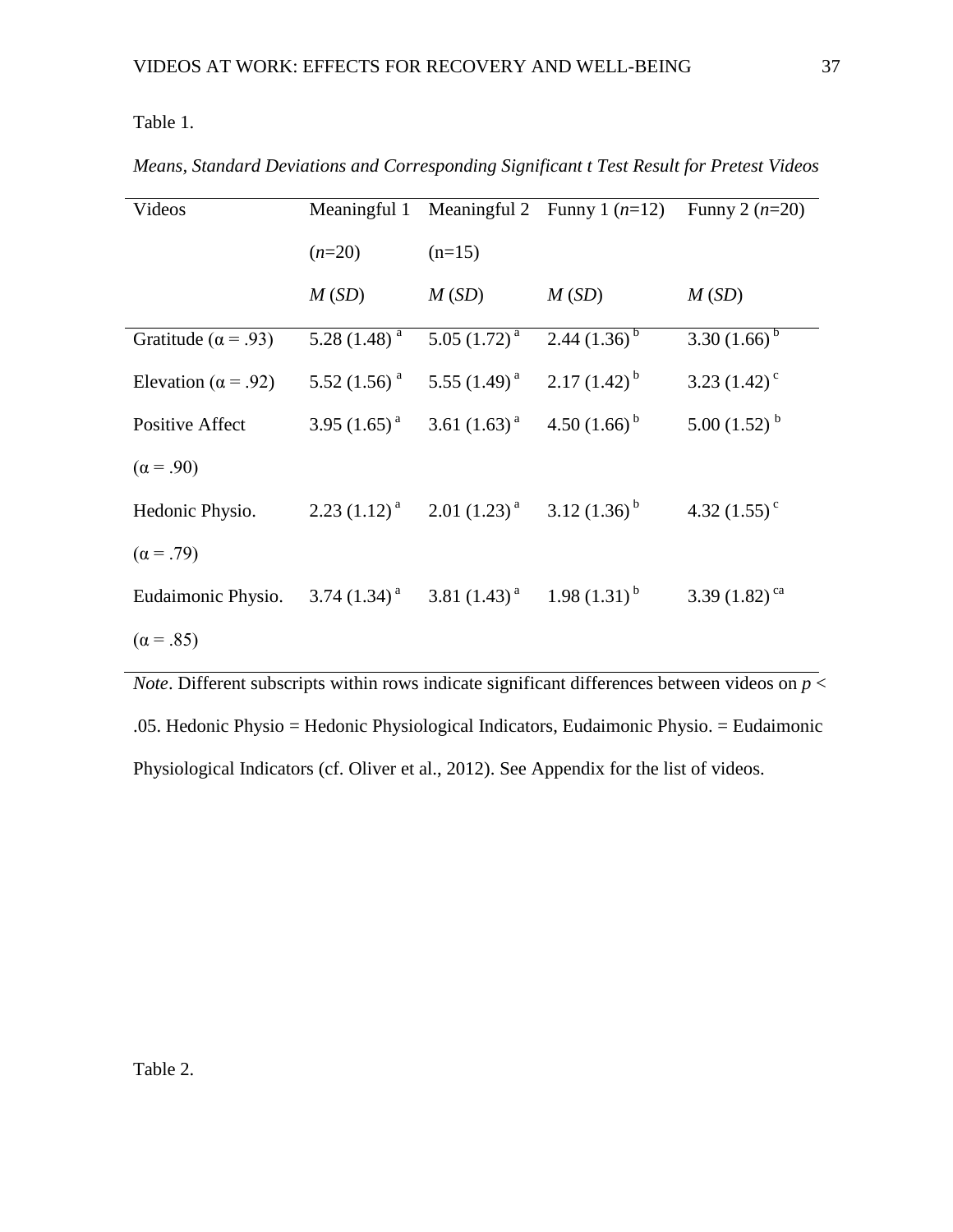| Means and Standard Deviations Separated by Experimental Condition and Between Group |
|-------------------------------------------------------------------------------------|
|-------------------------------------------------------------------------------------|

### *ANOVA Results*

|                        |                            | Condition                   |                              |              |        |          |
|------------------------|----------------------------|-----------------------------|------------------------------|--------------|--------|----------|
|                        | Meaningful                 | Fun                         | Control                      |              |        |          |
|                        | M(SD)                      | M(SD)                       | M(SD)                        | $F(2,145)$ p |        | $\eta^2$ |
|                        | $n = 39$                   | $n = 51$                    | $n = 58$                     |              |        |          |
| Emotion                |                            |                             |                              |              |        |          |
| Meaningful Aff.        | 5.86 $(1.\overline{14})^a$ | 4.84 $(\overline{1.46})^b$  | 4.61 $\overline{(1.15)^{b}}$ | 12.19        | < .001 | .144     |
| Positive Affect        | 5.29 $(1.47)^{a}$          | 5.43 $(1.34)^{a}$           | 4.46 $(1.18)^{b}$            | 8.56         | < .001 | .106     |
| Mixed Affect           | 3.39 $(1.63)^{a}$          | $2.66(1.49)^{b}$            | $2.97(1.17)^{ab}$            | 2.87         | .060   | .038     |
| <b>Negative Affect</b> | 3.64 $(1.78)^{a}$          | $2.72(1.58)^{b}$            | 3.22 $(1.40)^{ab}$           | 3.86         | .023   | .051     |
| Ps. Detachment         | 5.01 $(1.42)^{a}$          | $5.08(1.31)^{a}$            | $5.04(1.06)^{a}$             | .042         | .959   | .001     |
| Relaxation             | 5.15 $(1.17)^{a}$          | 5.45 $(1.21)^{a}$           | $5.17(1.10)^{a}$             | 1.03         | .360   | .014     |
| Mastery                | 5.19 $(1.29)^{a}$          | 4.04 $(1.88)^{b}$           | 4.37 $(1.49)^{b}$            | 6.03         | .003   | .077     |
| Vitality               | 4.93 $(1.37)^{a}$          | 4.54 $(1.66)$ <sup>ab</sup> | 4.23 $(1.61)^{b}$            | 2.35         | .099   | .031     |
| Work Sat.              | 5.51 $(1.36)^{a}$          | 5.41 $(1.43)^{a}$           | 5.44 $(1.36)^{a}$            | .054         | .947   | .001     |

*Note*. Meaningful Aff. = Meaningful Affect. Ps. Detachment = Psychological Detachment. Work Sat. = Work Satisfaction. The significance value has been Least Significant Difference (LSD) and Games-Howell adjusted depending on the non homogeneity of variance. Different subscripts within rows indicate significant differences between conditions at  $p < .05$ .  $b^0 = p <$ .10. Psych. Detachment = Psychological Detachment Recovery Experiences; Relaxation: Relaxation Recovery Experiences; Mastery = Mastery Recovery Experiences.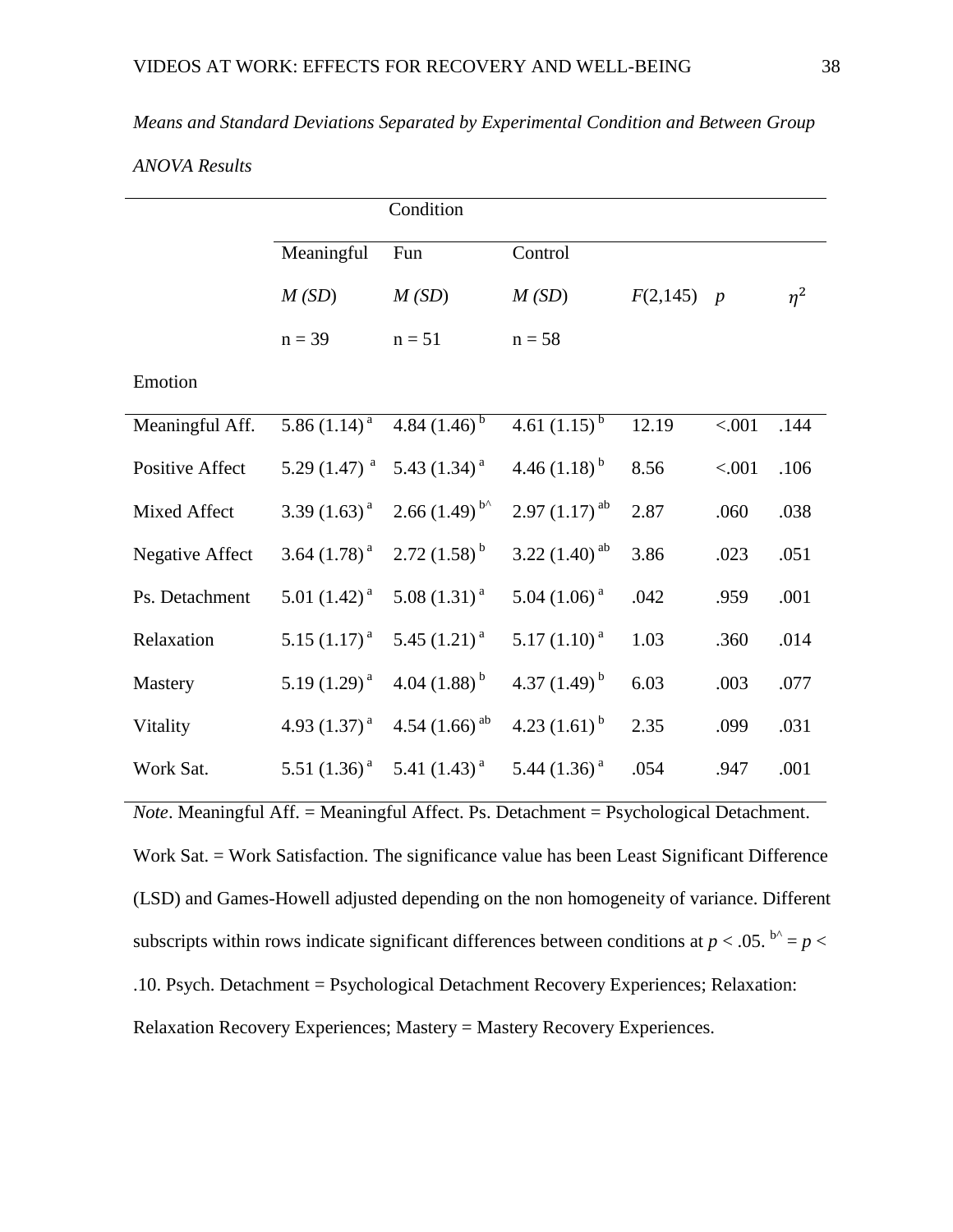## Table 3.

### *Zero Order Correlation for All Path Model Variables*

|                             | 1       | 2        | 3       | $\overline{4}$ | 5       | 6       |  |
|-----------------------------|---------|----------|---------|----------------|---------|---------|--|
| 1. Positive Affect          |         |          |         |                |         |         |  |
| 2. Meaningful Affect        | $.74**$ |          |         |                |         |         |  |
| 3. Psychological Detachment | $.39**$ | $.34**$  |         |                |         |         |  |
| 4. Relaxation               | $.58**$ | $.46**$  | $.42**$ |                |         |         |  |
| 5. Mastery                  | $.49**$ | $.65***$ | $.29**$ | $.43**$        |         |         |  |
| 6. Vitality                 | $.30**$ | $.36**$  | .08     | $.20*$         | $.39**$ |         |  |
| 7. Work Satisfaction        | $43**$  | $47**$   | $.33**$ | $.49**$        | $.45**$ | $.45**$ |  |

*Note*. \* *p* < .05, \*\* *p* < .001.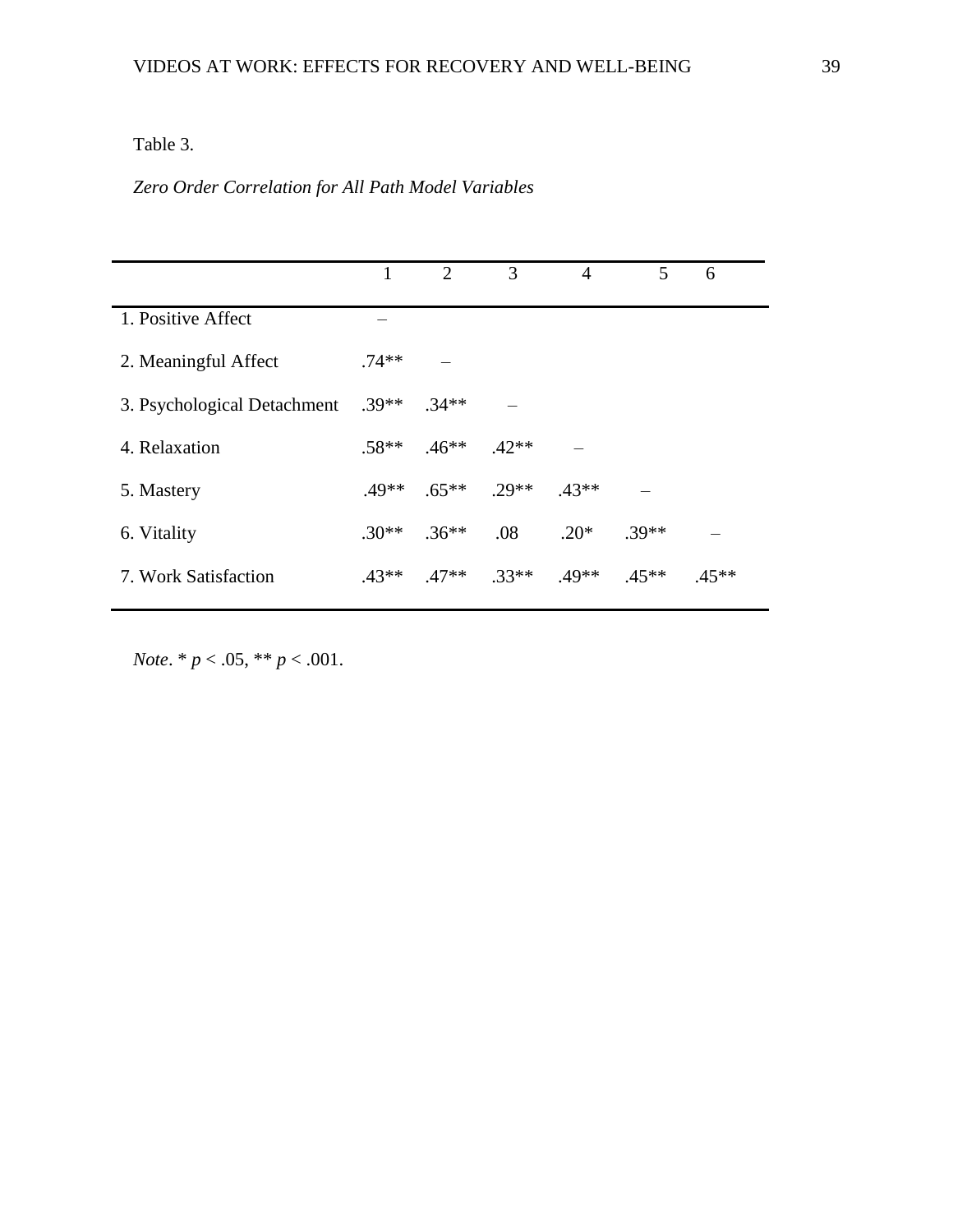

*Figure 1*. Final path model ( $N = 90$ ). Solid arrows represent significant standardized path coefficients ( $p < .05$ ), dotted arrows represent insignificant paths ( $p > .05$ ) as tested in the hypotheses. Model fit was based on Hu and Bentler's (1999) recommended fit indices: CFI  $> 0.95$ , RMSEA <.06, SRMR <.09. Video condition was coded as  $0 = \text{fun}$ , 1 = meaningful. The control condition was not included in the final path model analysis.